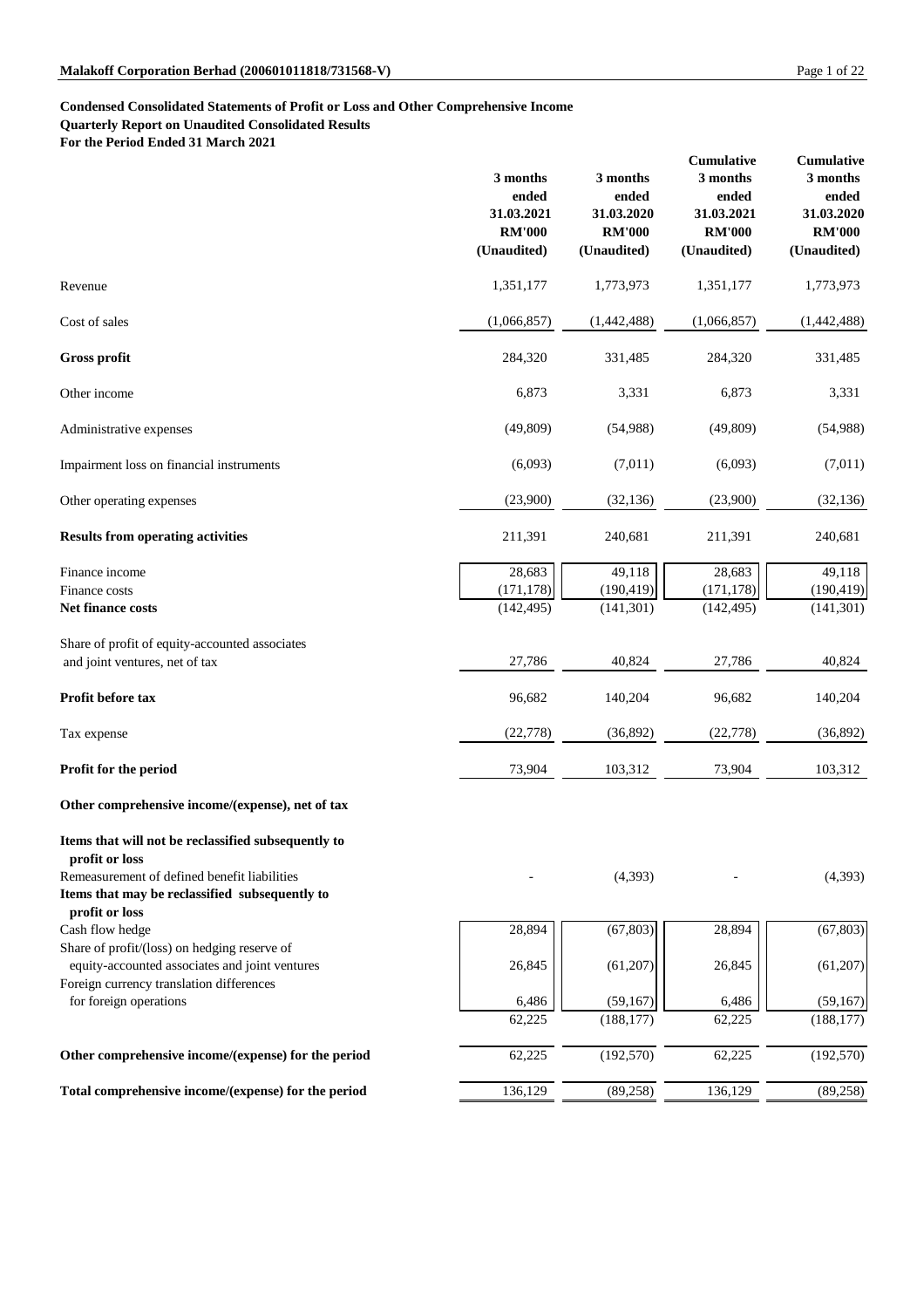## **Condensed Consolidated Statements of Profit or Loss and Other Comprehensive Income**

## **Quarterly Report on Unaudited Consolidated Results**

**For the Period Ended 31 March 2021**

|                                                       | 3 months      | 3 months      | 3 months      | 3 months      |
|-------------------------------------------------------|---------------|---------------|---------------|---------------|
|                                                       | ended         | ended         | ended         | ended         |
|                                                       | 31.03.2021    | 31.03.2020    | 31.03.2021    | 31.03.2020    |
|                                                       | <b>RM'000</b> | <b>RM'000</b> | <b>RM'000</b> | <b>RM'000</b> |
|                                                       | (Unaudited)   | (Unaudited)   | (Unaudited)   | (Unaudited)   |
| <b>Profit attributable to:</b>                        |               |               |               |               |
| Owners of the Company                                 | 60,444        | 89,178        | 60,444        | 89,178        |
| Non-controlling interests                             | 13,460        | 14,134        | 13,460        | 14,134        |
| Profit for the period                                 | 73,904        | 103,312       | 73,904        | 103,312       |
| Total comprehensive income/(expense) attributable to: |               |               |               |               |
| Owners of the Company                                 | 122,669       | (103, 392)    | 122,669       | (103, 392)    |
| Non-controlling interests                             | 13,460        | 14,134        | 13,460        | 14,134        |
| Total comprehensive income/(expense) for the period   | 136,129       | (89, 258)     | 136,129       | (89, 258)     |
| Earnings per ordinary share (sen)                     |               |               |               |               |
| Basic/diluted                                         | 1.24          | 1.82          | 1.24          | 1.82          |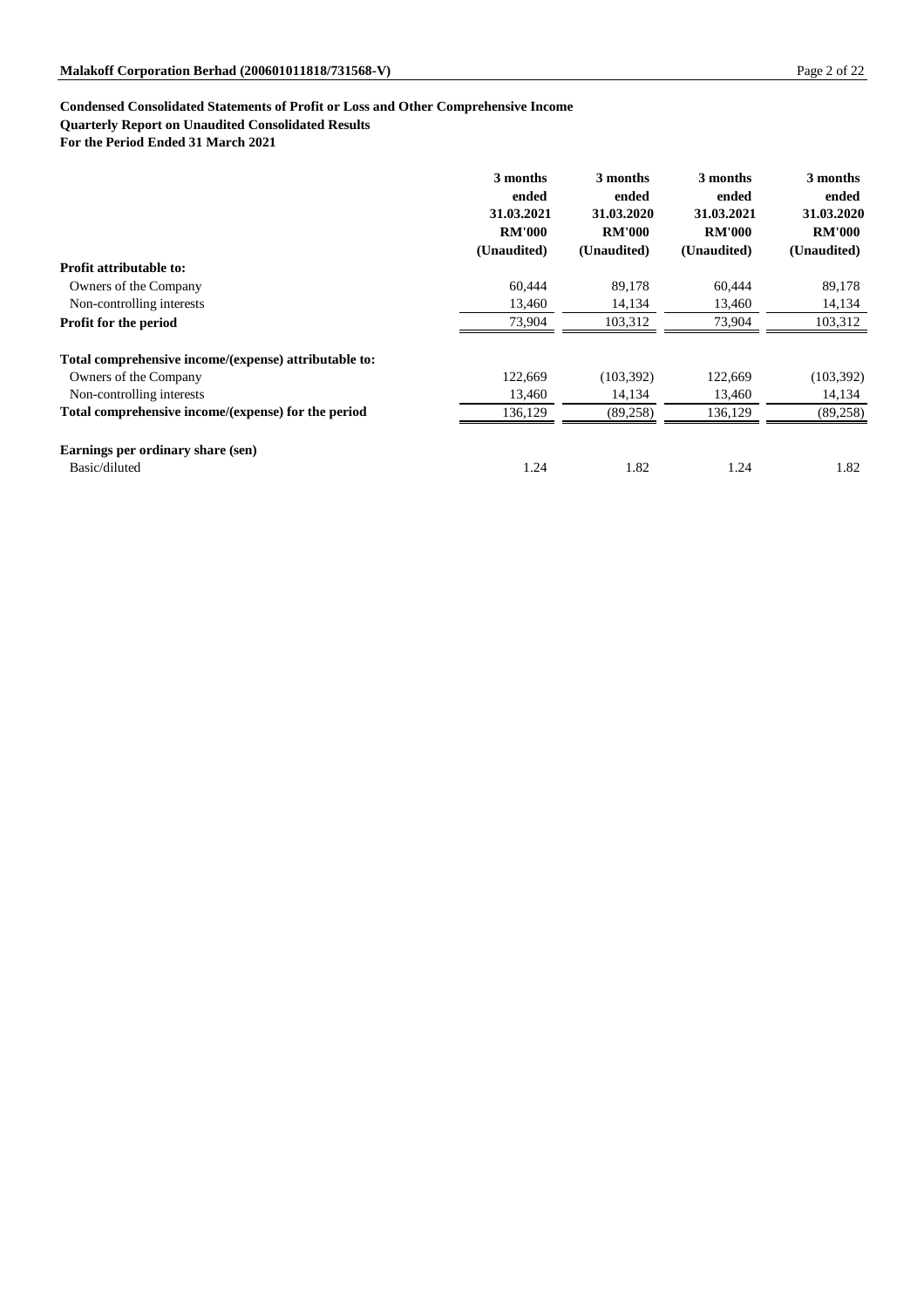# **Condensed Consolidated Statements Of Financial Position As At 31 March 2021**

|                                              | As at         | As at         |
|----------------------------------------------|---------------|---------------|
|                                              | 31.03.2021    | 31.12.2020    |
|                                              | <b>RM'000</b> | <b>RM'000</b> |
|                                              | (Unaudited)   | (Audited)     |
| <b>Assets</b>                                |               |               |
| Property, plant and equipment                | 12,220,479    | 12,391,428    |
| Investment properties                        | 15,300        | 15,300        |
| Concession assets                            | 162,793       | 167,837       |
| Intangible assets                            | 3,067,994     | 3,144,168     |
| Investments in associates                    | 828,782       | 798,841       |
| Investments in joint ventures                | 722,914       | 668,364       |
| Other investments                            | 2,484         | 23,999        |
| Derivative financial assets                  | 293,307       | 231,170       |
| Trade and other receivables                  | 469,620       | 480,666       |
| Deferred tax assets                          | 206,411       | 194,583       |
| <b>Total non-current assets</b>              | 17,990,084    | 18,116,356    |
| Trade and other receivables                  | 734,964       | 884,184       |
| Inventories                                  | 600,757       | 591,799       |
| Current tax assets                           | 91,279        | 90,627        |
| Other investments                            | 3,282,327     | 3,378,157     |
| Cash and cash equivalents                    | 1,194,764     | 1,062,600     |
| Assets classified as held for sale           | 65,000        | 65,000        |
| <b>Total current assets</b>                  | 5,969,091     | 6,072,367     |
| <b>Total assets</b>                          | 23,959,175    | 24, 188, 723  |
| <b>Equity</b>                                |               |               |
| Share capital                                | 5,693,055     | 5,693,055     |
| Treasury shares                              | (98, 647)     | (98, 647)     |
| Reserves                                     | 124,194       | 61,969        |
| <b>Accumulated losses</b>                    | (311, 430)    | (348, 468)    |
| Equity attributable to owners of the Company | 5,407,172     | 5,307,909     |
| Perpetual sukuk                              | 800,000       | 800,000       |
| Non-controlling interests                    | 350,262       | 336,802       |
| <b>Total equity</b>                          | 6,557,434     | 6,444,711     |
| <b>Liabilities</b>                           |               |               |
| Loans and borrowings                         | 9,641,817     | 9,717,431     |
| Lease liabilities                            | 5,769         | 6,746         |
| <b>Employee benefits</b>                     | 99,515        | 100,483       |
| Provision for decommissioning cost           | 107,273       | 99,893        |
| Provision for concession assets              | 278,832       | 267,715       |
| Deferred income                              | 3,283,373     | 3,357,888     |
| Derivative financial liabilities             | 15,381        | 15,381        |
| Deferred tax liabilities                     | 1,178,680     | 1,200,943     |
| <b>Total non-current liabilities</b>         | 14,610,640    | 14,766,480    |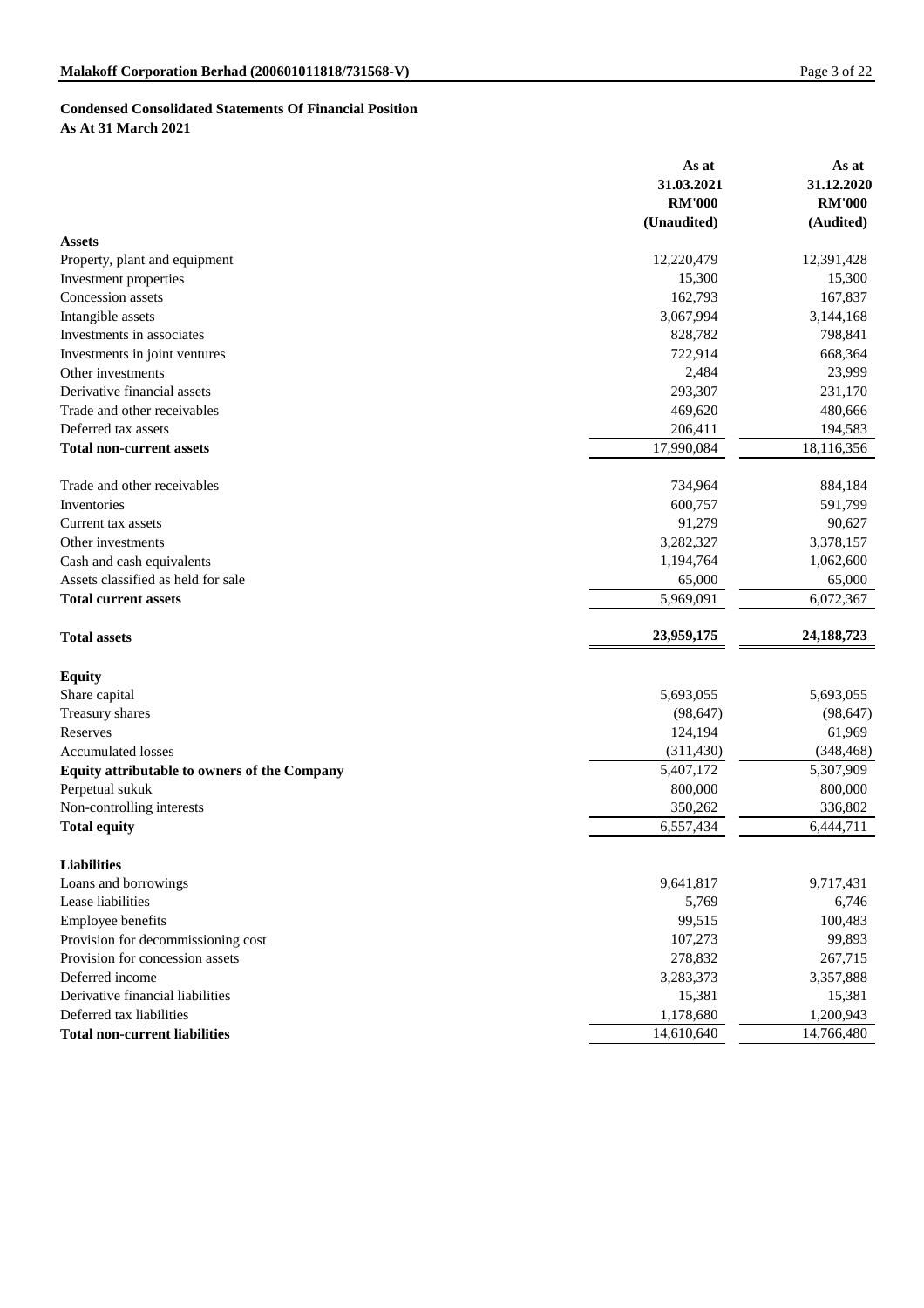# **Condensed Consolidated Statements Of Financial Position As At 31 March 2021**

|                                      | As at         | As at         |
|--------------------------------------|---------------|---------------|
|                                      | 31.03.2021    | 31.12.2020    |
|                                      | <b>RM'000</b> | <b>RM'000</b> |
|                                      | (Unaudited)   | (Audited)     |
| Trade and other payables             | 1,172,208     | 1,360,268     |
| Current tax liabilities              | 10,685        | 16,894        |
| Loans and borrowings                 | 1,180,308     | 1,164,663     |
| Lease liabilities                    | 4,555         | 6,616         |
| Provision for decommissioning cost   | 6,063         | 11,809        |
| Provision for concession assets      | 26,691        | 26,691        |
| Deferred income                      | 390,591       | 390,591       |
| <b>Total current liabilities</b>     | 2,791,101     | 2,977,532     |
| <b>Total liabilities</b>             | 17,401,741    | 17,744,012    |
| <b>Total equity and liabilities</b>  | 23,959,175    | 24, 188, 723  |
| Net assets per share attributable to |               |               |

**ordinary equity holders of the parent (RM)** 1.09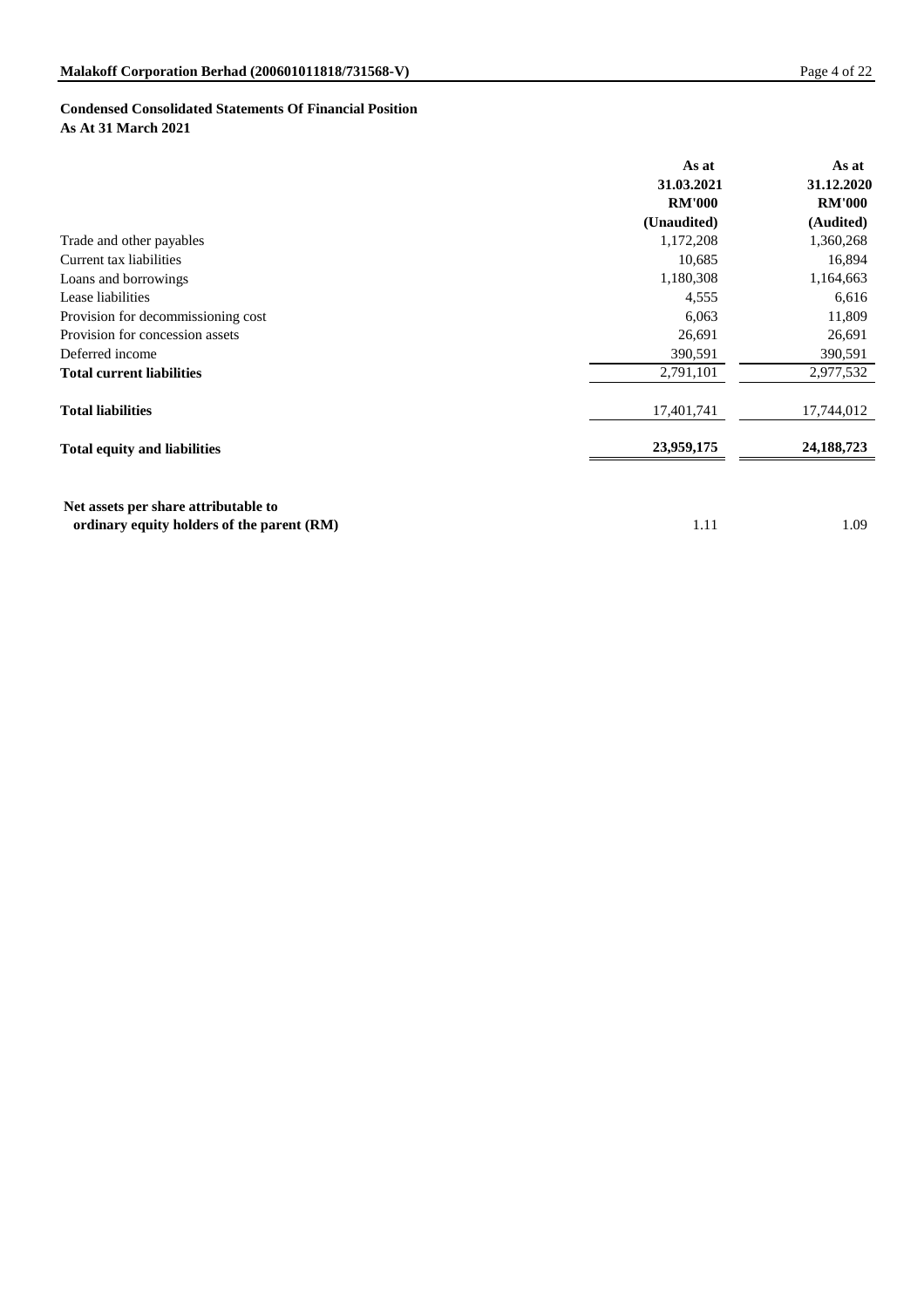# **Condensed Consolidated Statement of Changes in Equity For the Period Ended 31 March 2021**

|                                                                                       | Attributable to owners of the Company ---------------------------/<br>--------------------------- |                                                   |                                     |                                 |                                               |                               |                                                   |                                                      |                                                |  |
|---------------------------------------------------------------------------------------|---------------------------------------------------------------------------------------------------|---------------------------------------------------|-------------------------------------|---------------------------------|-----------------------------------------------|-------------------------------|---------------------------------------------------|------------------------------------------------------|------------------------------------------------|--|
|                                                                                       |                                                                                                   |                                                   |                                     |                                 | <b>Distributable</b>                          |                               |                                                   |                                                      |                                                |  |
|                                                                                       |                                                                                                   |                                                   |                                     | <b>Reserves</b>                 |                                               |                               |                                                   |                                                      |                                                |  |
|                                                                                       | <b>Share</b><br>Capital<br><b>RM'000</b>                                                          | <b>Treasury</b><br><b>Shares</b><br><b>RM'000</b> | <b>Translation</b><br><b>RM'000</b> | <b>Hedging</b><br><b>RM'000</b> | <b>Accumulated</b><br>Losses<br><b>RM'000</b> | <b>Total</b><br><b>RM'000</b> | <b>Perpetual</b><br><b>Sukuk</b><br><b>RM'000</b> | Non-controlling<br><b>Interests</b><br><b>RM'000</b> | <b>Total</b><br><b>Equity</b><br><b>RM'000</b> |  |
| At 1 January 2021                                                                     | 5,693,055                                                                                         | (98, 647)                                         | (12, 657)                           | 74,626                          | (348, 468)                                    | 5,307,909                     | 800,000                                           | 336,802                                              | 6,444,711                                      |  |
| Foreign currency translation                                                          |                                                                                                   |                                                   |                                     |                                 |                                               |                               |                                                   |                                                      |                                                |  |
| differences for foreign operations                                                    |                                                                                                   |                                                   | 6,486                               |                                 |                                               | 6,486                         |                                                   | $\overline{\phantom{a}}$                             | 6,486                                          |  |
| Cash flow hedge                                                                       | $\overline{\phantom{a}}$                                                                          | $\overline{\phantom{a}}$                          | $\overline{\phantom{a}}$            | 28,894                          | $\overline{\phantom{a}}$                      | 28,894                        |                                                   | $\overline{\phantom{a}}$                             | 28,894                                         |  |
| Share of gain on hedging reserve of<br>equity-accounted associates and joint ventures |                                                                                                   | $\overline{\phantom{a}}$                          | $\sim$                              | 26,845                          |                                               | 26,845                        |                                                   | $\overline{\phantom{a}}$                             | 26,845                                         |  |
| Other comprehensive income                                                            |                                                                                                   |                                                   |                                     |                                 |                                               |                               |                                                   |                                                      |                                                |  |
| for the period                                                                        |                                                                                                   |                                                   | 6,486                               | 55,739                          |                                               | 62,225                        |                                                   |                                                      | 62,225                                         |  |
| Profit for the period                                                                 |                                                                                                   |                                                   | $\sim$                              | $\sim$                          | 60,444                                        | 60,444                        | $\overline{\phantom{a}}$                          | 13,460                                               | 73,904                                         |  |
| Comprehensive income for the period                                                   |                                                                                                   | $\overline{\phantom{a}}$                          | 6,486                               | 55,739                          | 60,444                                        | 122,669                       |                                                   | 13,460                                               | 136,129                                        |  |
| Profit distribution of perpetual sukuk                                                |                                                                                                   |                                                   |                                     |                                 | (23, 406)                                     | (23, 406)                     |                                                   | $\overline{\phantom{a}}$                             | (23, 406)                                      |  |
| <b>At 31 March 2021</b>                                                               | 5,693,055                                                                                         | (98, 647)                                         | (6,171)                             | 130,365                         | (311, 430)                                    | 5,407,172                     | 800,000                                           | 350,262                                              | 6,557,434                                      |  |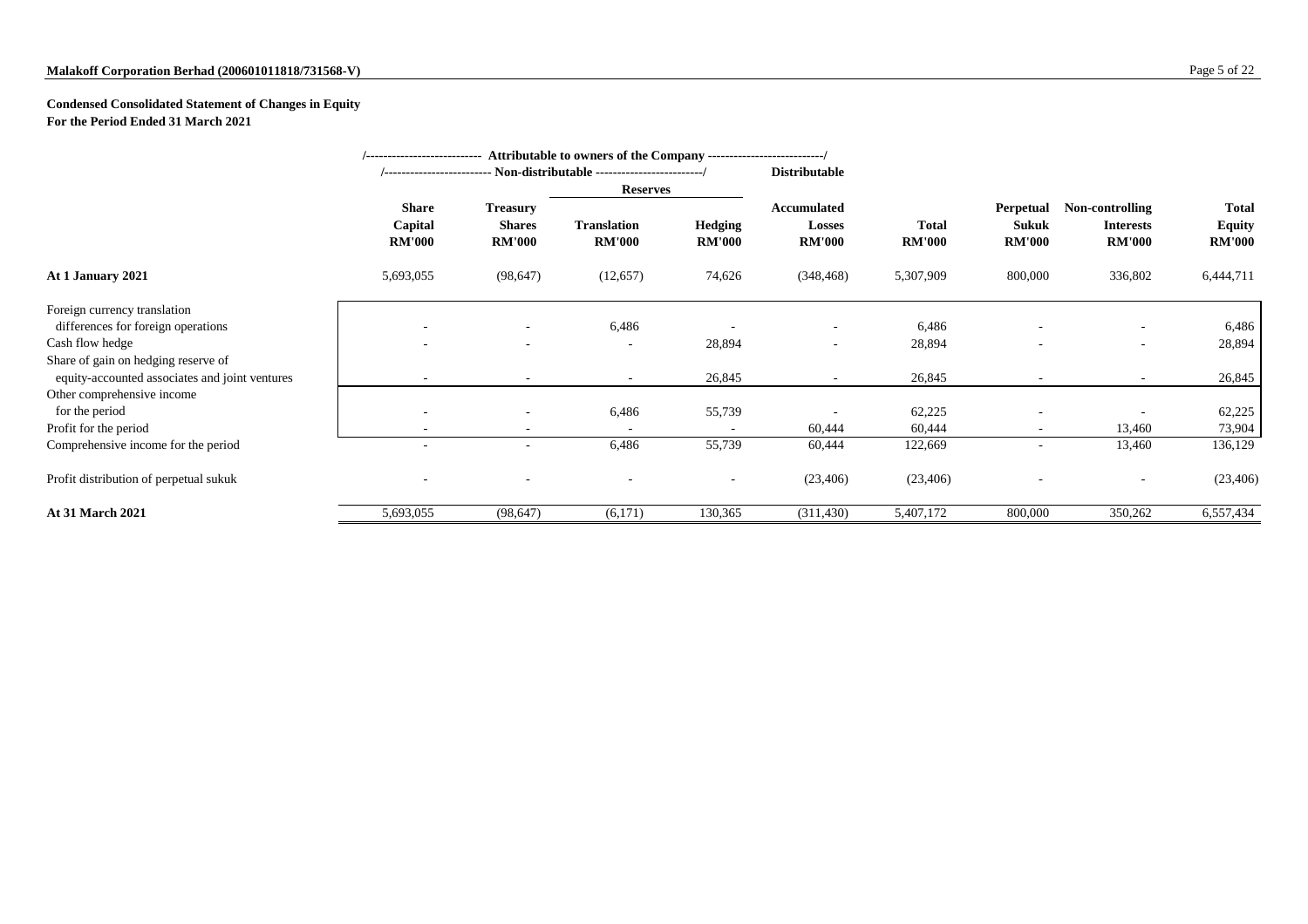# **Condensed Consolidated Statement of Changes in Equity For the Period Ended 31 March 2021**

| /--------------------------- Attributable to owners of the Company -------------------------/ |                                                       |                                                                |                                                  |                                            |                                                                    |                                            |                                                              |                                                                 |                                                             |
|-----------------------------------------------------------------------------------------------|-------------------------------------------------------|----------------------------------------------------------------|--------------------------------------------------|--------------------------------------------|--------------------------------------------------------------------|--------------------------------------------|--------------------------------------------------------------|-----------------------------------------------------------------|-------------------------------------------------------------|
|                                                                                               | <b>Distributable</b>                                  |                                                                |                                                  |                                            |                                                                    |                                            |                                                              |                                                                 |                                                             |
|                                                                                               |                                                       |                                                                | <b>Reserves</b>                                  |                                            |                                                                    |                                            |                                                              |                                                                 |                                                             |
| At 1 January 2020                                                                             | <b>Share</b><br>Capital<br><b>RM'000</b><br>5,693,055 | <b>Treasury</b><br><b>Shares</b><br><b>RM'000</b><br>(98, 647) | <b>Translation</b><br><b>RM'000</b><br>(12, 652) | <b>Hedging</b><br><b>RM'000</b><br>165,832 | <b>Accumulated</b><br><b>Losses</b><br><b>RM'000</b><br>(237, 857) | <b>Total</b><br><b>RM'000</b><br>5,509,731 | <b>Perpetual</b><br><b>Sukuk</b><br><b>RM'000</b><br>800,000 | Non-controlling<br><b>Interests</b><br><b>RM'000</b><br>365,516 | <b>Total</b><br><b>Equity</b><br><b>RM'000</b><br>6,675,247 |
| Remeasurement of defined benefit liability                                                    |                                                       |                                                                |                                                  |                                            | (4,393)                                                            | (4,393)                                    |                                                              |                                                                 | (4,393)                                                     |
| Foreign currency translation                                                                  |                                                       |                                                                |                                                  |                                            |                                                                    |                                            |                                                              |                                                                 |                                                             |
| differences for foreign operations                                                            |                                                       |                                                                | (59,167)                                         |                                            |                                                                    | (59,167)                                   |                                                              |                                                                 | (59,167)                                                    |
| Cash flow hedge                                                                               |                                                       |                                                                |                                                  | (67, 803)                                  |                                                                    | (67, 803)                                  |                                                              |                                                                 | (67, 803)                                                   |
| Share of loss on hedging reserve of                                                           |                                                       |                                                                |                                                  |                                            |                                                                    |                                            |                                                              |                                                                 |                                                             |
| equity-accounted associates and joint ventures                                                | $\overline{\phantom{a}}$                              | $\overline{\phantom{a}}$                                       | $\overline{\phantom{a}}$                         | (61,207)                                   | $\overline{\phantom{a}}$                                           | (61,207)                                   | $\overline{\phantom{a}}$                                     | $\overline{\phantom{a}}$                                        | (61,207)                                                    |
| Other comprehensive expense                                                                   |                                                       |                                                                |                                                  |                                            |                                                                    |                                            |                                                              |                                                                 |                                                             |
| for the period                                                                                |                                                       |                                                                | (59,167)                                         | (129,010)                                  | (4,393)                                                            | (192, 570)                                 |                                                              |                                                                 | (192,570)                                                   |
| Profit for the period                                                                         |                                                       |                                                                |                                                  |                                            | 89,178                                                             | 89,178                                     |                                                              | 14,134                                                          | 103,312                                                     |
| Comprehensive (expense)/income for the period                                                 |                                                       | $\overline{\phantom{a}}$                                       | (59,167)                                         | (129,010)                                  | 84,785                                                             | (103, 392)                                 |                                                              | 14,134                                                          | (89, 258)                                                   |
| Profit distribution of perpetual sukuk                                                        |                                                       |                                                                |                                                  |                                            | (23, 367)                                                          | (23, 367)                                  |                                                              |                                                                 | (23, 367)                                                   |
| Dividends to non-controlling interests                                                        |                                                       | $\overline{\phantom{a}}$                                       | $\overline{\phantom{a}}$                         | $\overline{\phantom{a}}$                   | $\overline{\phantom{a}}$                                           | $\overline{\phantom{a}}$                   | $\overline{\phantom{a}}$                                     | (5,277)                                                         | (5,277)                                                     |
| Total distribution to owners                                                                  |                                                       |                                                                |                                                  |                                            |                                                                    |                                            |                                                              | (5,277)                                                         | (5,277)                                                     |
| At 31 March 2020                                                                              | 5,693,055                                             | (98, 647)                                                      | (71, 819)                                        | 36,822                                     | (176, 439)                                                         | 5,382,972                                  | 800,000                                                      | 374,373                                                         | 6,557,345                                                   |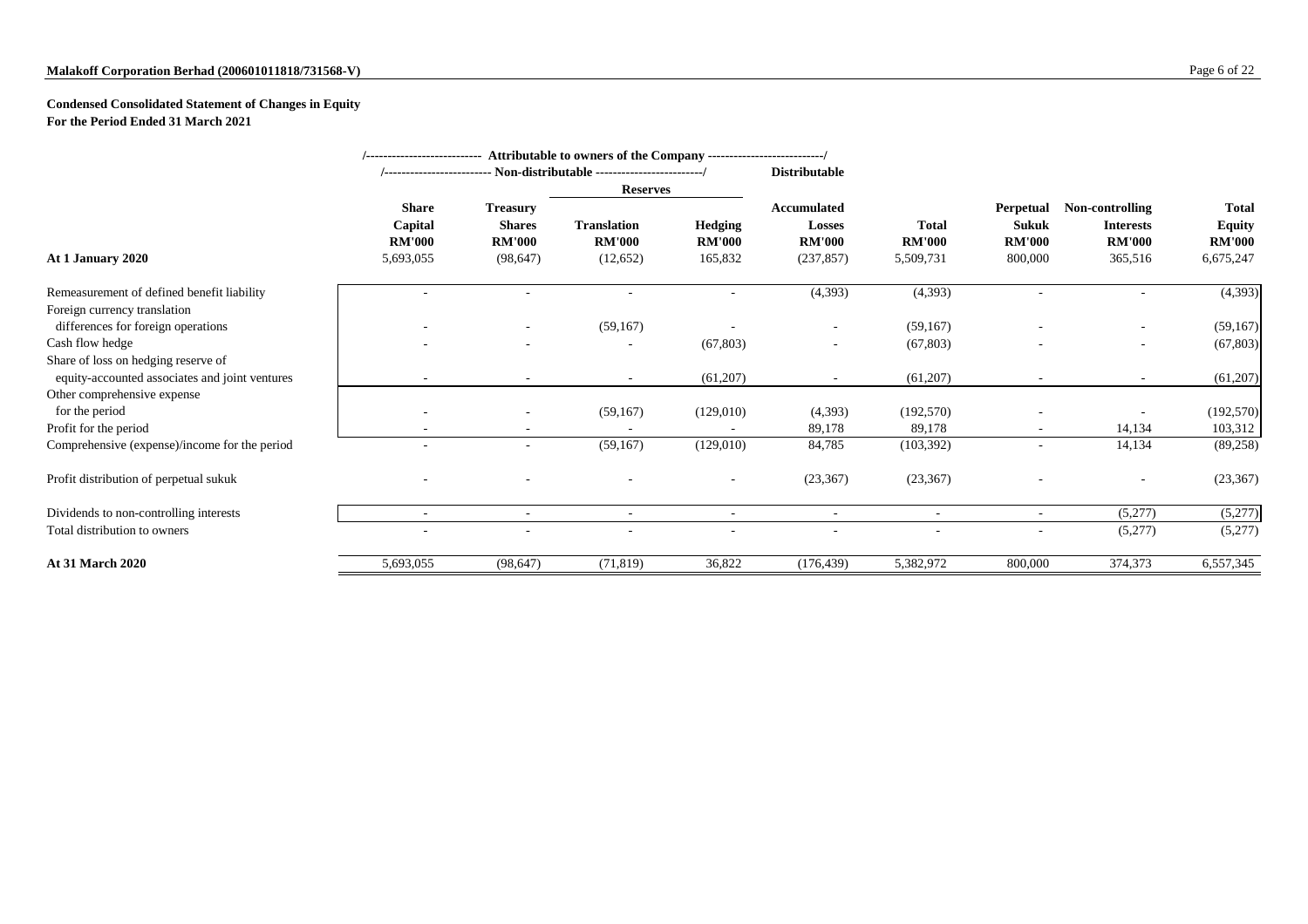# **Condensed Consolidated Statements Of Cash Flows For the Period Ended 31 March 2021**

|                                                                        | 3 months<br>ended<br>31.03.2021 | 3 months<br>ended<br>31.03.2020 |
|------------------------------------------------------------------------|---------------------------------|---------------------------------|
|                                                                        | <b>RM'000</b>                   | <b>RM'000</b>                   |
|                                                                        | (Unaudited)                     | (Unaudited)                     |
| <b>Cash flows from operating activities</b>                            |                                 |                                 |
| Profit before tax                                                      | 96,682                          | 140,204                         |
| <b>Adjustments for:</b>                                                |                                 |                                 |
| Non cash-items                                                         | 322,580                         | 315,841                         |
| Finance costs                                                          | 171,178                         | 190,419                         |
| Finance income                                                         | (28, 683)                       | (49, 118)                       |
| Share of profit of equity-accounted associates                         |                                 |                                 |
| and joint ventures, net of tax                                         | (27, 786)                       | (40, 824)                       |
| Operating profit before changes in working capital                     | 533,971                         | 556,522                         |
| Changes in working capital:                                            |                                 |                                 |
| Net change in current assets                                           | 46,998                          | 281,794                         |
| Net change in current liabilities                                      | (69, 866)                       | (136, 158)                      |
| Net change in non-current liabilities                                  | (74,316)                        | (79, 325)                       |
| <b>Cash generated from operations</b>                                  | 436,787                         | 622,833                         |
| Tax paid, net                                                          | (61, 179)                       | (64, 509)                       |
| Net cash from operating activities                                     | 375,608                         | 558,324                         |
|                                                                        |                                 |                                 |
| <b>Cash flows from investing activities</b>                            |                                 |                                 |
| Additional investments in joint ventures                               | (21,515)                        |                                 |
| Change in other investments                                            | 95,830                          | (848, 179)                      |
| Dividends received from associates                                     |                                 | 3,913                           |
| Interest received                                                      | 40,913                          | 45,742                          |
| Other investment in redeemable cumulative convertible preference share |                                 | (2,484)                         |
| Redemption of redeemable cumulative convertible preference shares      | 21,515                          |                                 |
| Purchase of property, plant and equipment                              | (54, 415)                       | (128, 525)                      |
| Purchase of concession assets                                          |                                 | (177)                           |
| Proceeds from disposal of property, plant and equipment                | 18                              |                                 |
| Net cash from/(used in) investing activities                           | 82,346                          | (929, 710)                      |
| <b>Cash flows from financing activities</b>                            |                                 |                                 |
|                                                                        |                                 |                                 |
| Distribution to perpetual sukuk holder                                 | (23, 406)                       | (23, 367)                       |
| Dividends paid to non-controlling interests                            |                                 | (5,277)<br>(240, 668)           |
| Interest paid                                                          | (183, 349)<br>2,970,000         |                                 |
| Proceeds from borrowings<br>Repayment of borrowings                    | (3,085,683)                     |                                 |
| Payment of lease liabilities                                           | (3,352)                         | (523, 282)                      |
| Net cash used in financing activities                                  |                                 | (3, 436)<br>(796, 030)          |
|                                                                        | (325,790)                       |                                 |
|                                                                        |                                 |                                 |
| Net increase/(decrease) in cash and cash equivalents                   | 132,164                         | (1,167,416)                     |
| Cash and cash equivalents at beginning of the period                   | 1,062,600                       | 2,745,389                       |
| Cash and cash equivalents at end of the period                         | 1,194,764                       | 1,577,973                       |
|                                                                        |                                 |                                 |
| Cash and cash equivalents comprise :                                   |                                 |                                 |
| Cash and bank balances                                                 | 439,833                         | 143,869                         |
| Deposits with licensed banks and other licensed corporations           | 754,931                         | 1,434,104                       |
|                                                                        | 1,194,764                       | 1,577,973                       |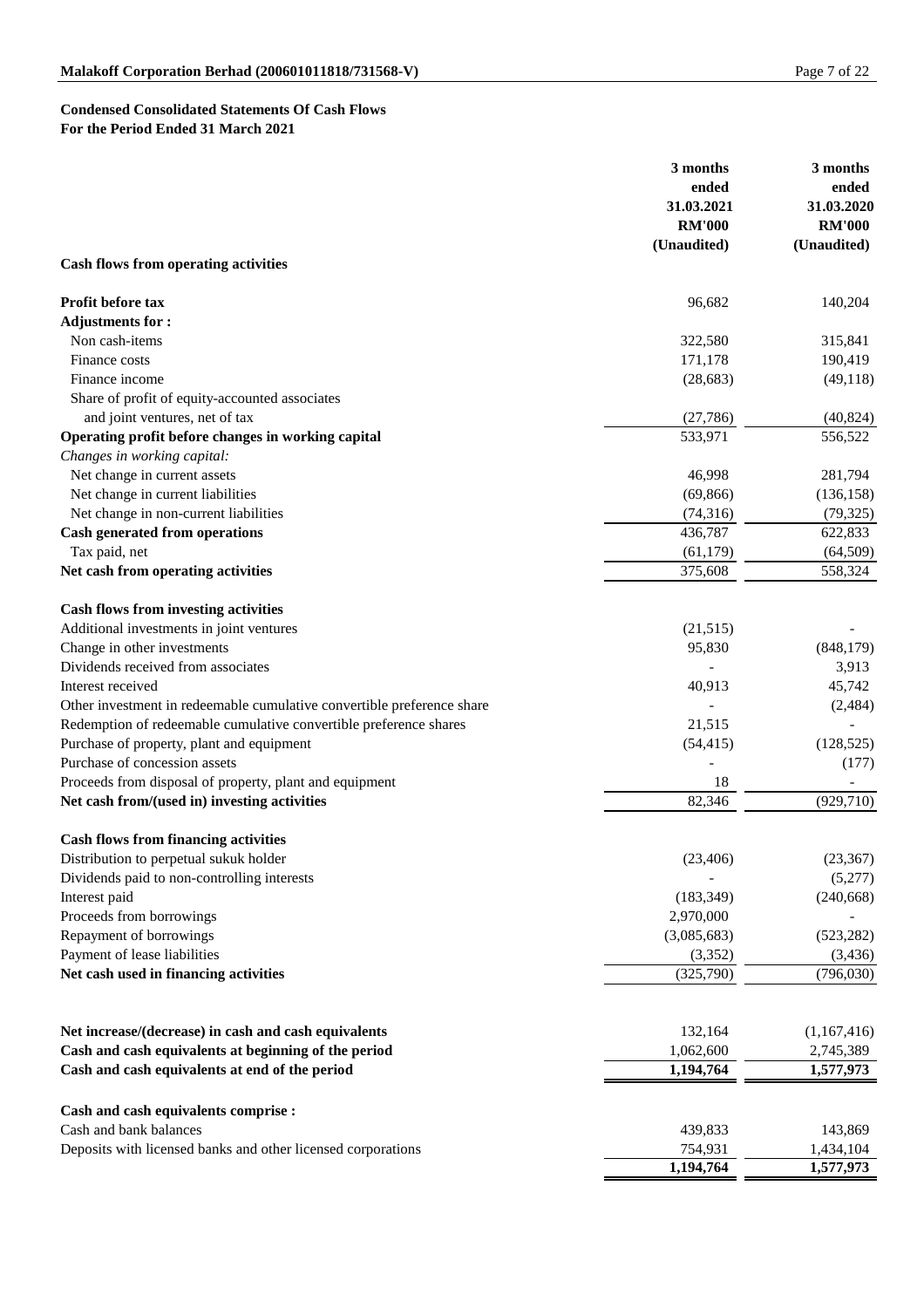#### **Notes to the interim financial statements**

#### **1. Basis of preparation**

The interim financial statements are unaudited and have been prepared in accordance with Malaysian Financial Reporting Standards ("MFRS") 134, *Interim Financial Reporting* and Appendix 9B (Part A) of the Listing Requirements of Bursa Malaysia Securities Berhad. The interim financial statements should be read in conjunction with the Group's annual audited financial statements for the financial year ended 31 December 2020 and the accompanying explanatory notes attached to the interim financial statements.

The audited financial statements of the Group for the financial year ended 31 December 2020 were prepared in accordance with MFRS, International Financial Reporting Standards and the requirements of the Companies Act 2016 in Malaysia.

The significant accounting policies adopted in these interim financial statements are consistent with those adopted in the annual audited financial statements for the financial year ended 31 December 2020, except the Group adopted the following Amendments to MFRSs effective for annual periods beginning on or after 1 January 2021 as follows:

- Amendments to MFRS 9, *Financial Instruments*
- Amendments to MFRS 139, *Financial Instruments: Recognition and Measurement*
- Amendments to MFRS 7, *Financial Instruments: Disclosures*
- Amendments to MFRS 16, *Leases – Interest Rate Benchmark Reform – Phase 2*

The Group has early adopted the Amendments to MFRS 16, *Leases – Covid-19-Related Rent Concessions beyond 30 June 2021* which is effective for annual period beginning on or after 1 April 2021.

The adoption of the above did not have any material impact on the financial statements of the Group.

#### **2. Audit qualification**

The report of the auditors on the Group's financial statements for the financial year ended 31 December 2020 was not subject to any qualification.

#### **3. Seasonal or cyclical factors**

The Group's operations have not been affected by seasonal or cyclical factors.

#### **4. Unusual items**

There was no unusual item affecting assets, liabilities, equity, net income or cash flows of the Group during the current quarter under review because of its nature, size and incidence.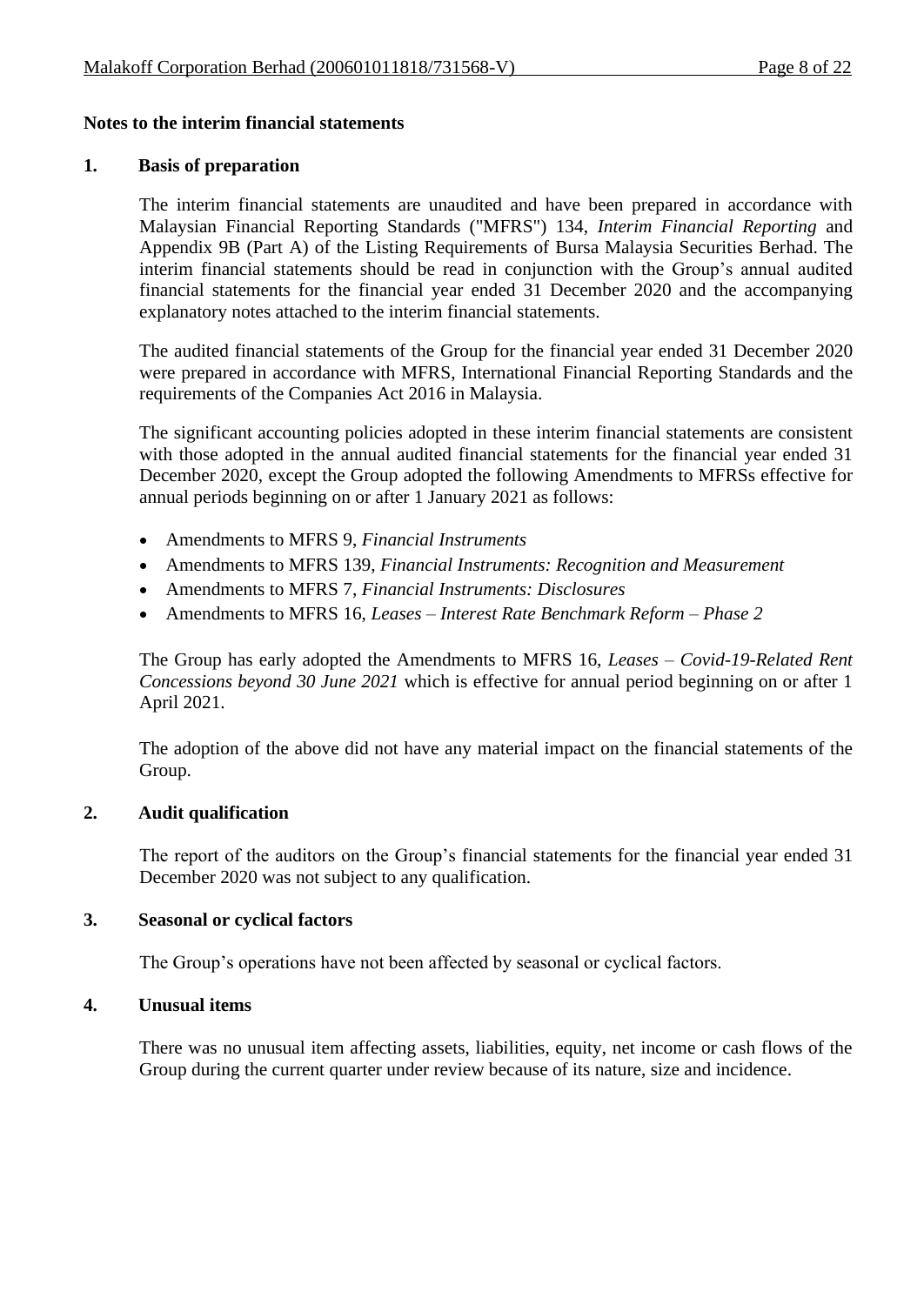## **5. Changes in estimates**

There was no material change in financial estimates made in prior financial year that could materially affect the current interim results.

## **6. Debt and equity securities**

There was no issuance, cancellation, repurchase, resale and repayment of debt and equity securities during the current quarter except for the following:

- i) Schedule repayment of Tanjung Bin Energy Issuer Berhad ("TBEI")'s Sukuk Murabahah of RM35.0 million; and
- ii) Issuance of Medium Term Notes Sukuk Murabahah program of up to RM4,500.0 million by Tanjung Bin Energy Sdn. Bhd. ("TBE"). The proceeds were primarily utilised to fully redeem TBEI's outstanding Sukuk Murabahah of RM2,970.0 million under the Turnkey Contract whilst the remaining balance is earmarked to repay TBEI's RM and USD term loans.

## **7. Dividends paid**

There was no dividend paid during the current quarter ended 31 March 2021.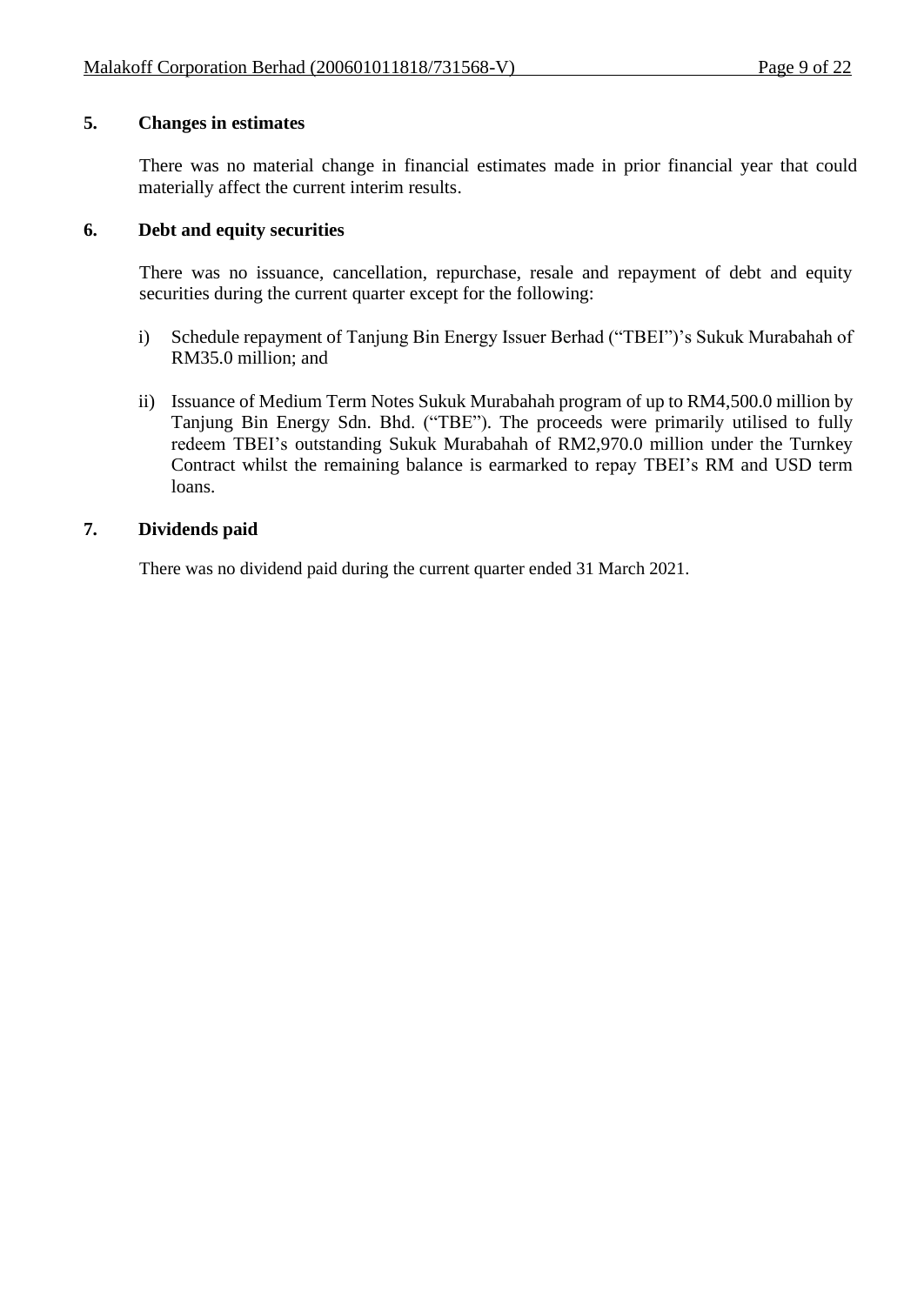## **8. Segment reporting**

With the addition of Alam Flora into the Group's strategic busines units, the Managing Director/Chief Executive Officer has during the current quarter, reviewed and recognized Waste Management and Environment services as one of the key focus areas in a manner consistent with current internal reporting provided to the Management for the allocation of resource and assessment of segment performance. Accordingly, the Group has restated the operating segment information for the corresponding period.

The Group's segmental reporting for the financial year ended 31 March 2021 is as follows:

|                                          |                          |                          |                              | Waste<br><b>Management</b>              |               |               |               |               |                          |               |                          |                          |               |
|------------------------------------------|--------------------------|--------------------------|------------------------------|-----------------------------------------|---------------|---------------|---------------|---------------|--------------------------|---------------|--------------------------|--------------------------|---------------|
|                                          |                          |                          |                              | and                                     |               |               |               |               |                          |               |                          |                          |               |
|                                          |                          | <b>Power generation</b>  |                              | <b>Environmental</b><br><b>Services</b> |               | <b>Others</b> |               |               | Elimination              |               |                          | <b>Total</b>             |               |
|                                          | Local                    | Foreign                  | <b>Total</b>                 | Local                                   | Local         | Foreign       | <b>Total</b>  | Local         | Foreign                  | <b>Total</b>  | Local                    | Foreign                  | <b>Total</b>  |
|                                          | <b>RM'000</b>            | <b>RM'000</b>            | <b>RM'000</b>                | <b>RM'000</b>                           | <b>RM'000</b> | <b>RM'000</b> | <b>RM'000</b> | <b>RM'000</b> | <b>RM'000</b>            | <b>RM'000</b> | <b>RM'000</b>            | <b>RM'000</b>            | <b>RM'000</b> |
| Revenue<br>from<br>external<br>customers | 1,119,601                |                          | $-1,119,601$                 | 205,772                                 | 25,804        | $\sim$        | 25,804        |               |                          |               | $-1,351,177$             | $\omega_{\rm{max}}$      | 1,351,177     |
| Inter-<br>segment<br>revenue             | $\overline{\phantom{a}}$ | $\overline{\phantom{a}}$ | $\qquad \qquad \blacksquare$ | $\sim$                                  | 167,413       | $\sim$        | 167,413       | (167, 413)    | $\overline{\phantom{a}}$ | (167, 413)    | $\overline{\phantom{a}}$ | $\overline{\phantom{a}}$ |               |
| <b>Total</b><br>segment<br>revenue       | 1,119,601                |                          | $-1,119,601$                 | 205,772                                 | 193,217       | $\sim$        | 193,217       | (167, 413)    | $\overline{\phantom{a}}$ |               | $(167, 413)$ 1,351,177   |                          | $-1,351,177$  |
| <b>Profit after</b><br>tax               | 123,892                  | 26,719                   | 150,611                      | 25,540                                  | (45,061)      | (564)         | (45, 625)     | (53, 882)     | (2,740)                  | (56, 622)     | 50,489                   | 23,415                   | 73,904        |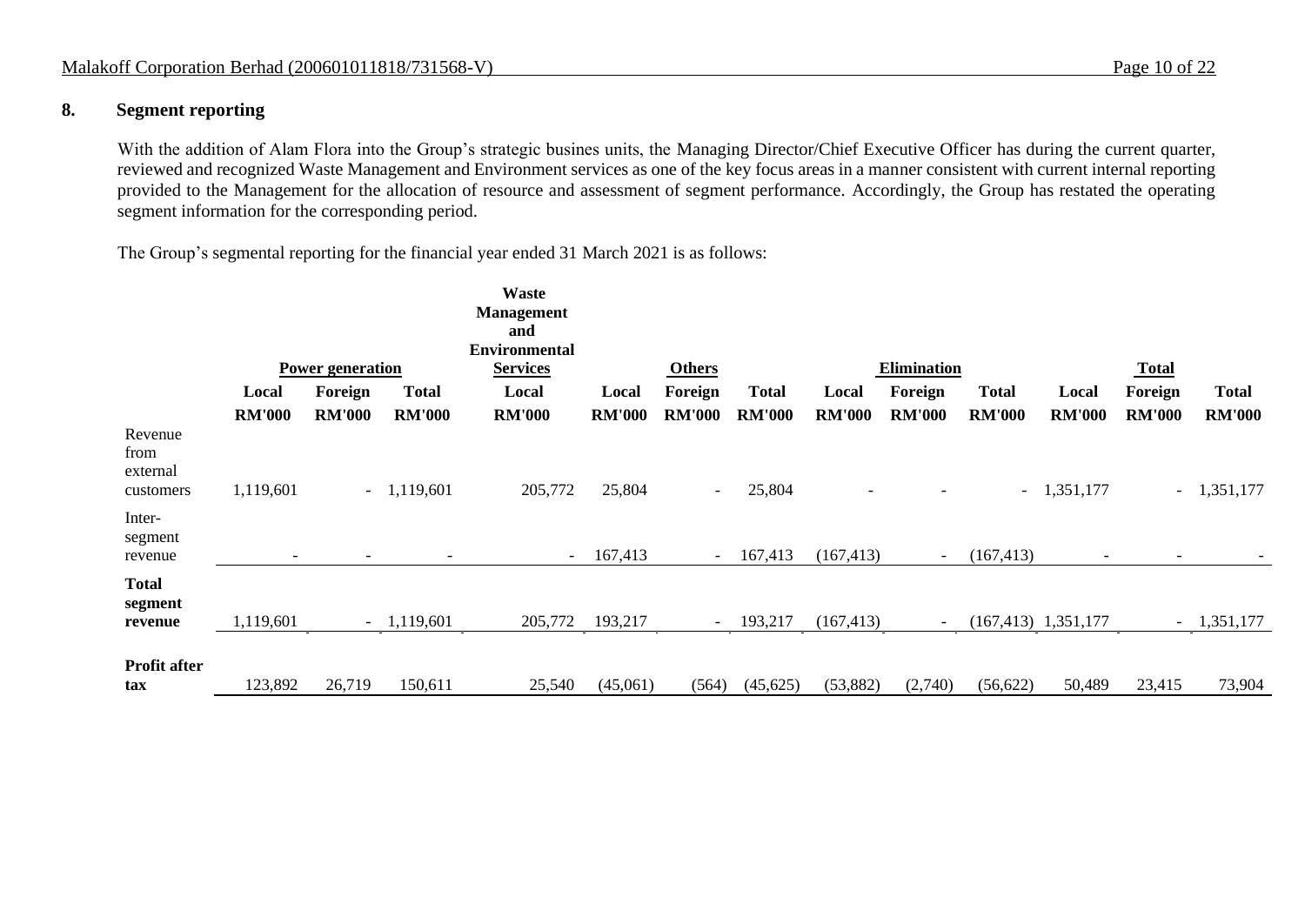The Group's segmental reporting for the corresponding financial period ended 31 March 2020 is as follows:

|                                          |                          |                          |                          | Waste<br><b>Management</b><br>and       |               |               |               |               |                    |               |                          |                          |               |
|------------------------------------------|--------------------------|--------------------------|--------------------------|-----------------------------------------|---------------|---------------|---------------|---------------|--------------------|---------------|--------------------------|--------------------------|---------------|
|                                          |                          | <b>Power generation</b>  |                          | <b>Environmental</b><br><b>Services</b> |               | <b>Others</b> |               |               | <b>Elimination</b> |               |                          | <b>Total</b>             |               |
|                                          | Local                    | Foreign                  | <b>Total</b>             | Local                                   | Local         | Foreign       | <b>Total</b>  | Local         | Foreign            | <b>Total</b>  | Local                    | Foreign                  | <b>Total</b>  |
|                                          | <b>RM'000</b>            | <b>RM'000</b>            | <b>RM'000</b>            | <b>RM'000</b>                           | <b>RM'000</b> | <b>RM'000</b> | <b>RM'000</b> | <b>RM'000</b> | <b>RM'000</b>      | <b>RM'000</b> | <b>RM'000</b>            | <b>RM'000</b>            | <b>RM'000</b> |
| Revenue<br>from<br>external<br>customers | 1,534,492                | $\sim$                   | 1,534,492                | 202,980                                 | 36,007        | 494           | 36,501        |               |                    | $\sim$        | 1,773,479                | 494                      | 1,773,973     |
| Inter-<br>segment<br>revenue             | $\overline{\phantom{a}}$ | $\overline{\phantom{a}}$ | $\overline{\phantom{0}}$ | $\overline{\phantom{a}}$                | 793,988       | 3,913         | 797,901       | (793, 988)    | (3,913)            | (797, 901)    | $\overline{\phantom{a}}$ | $\overline{\phantom{0}}$ |               |
| <b>Total</b><br>segment<br>revenue       | 1,534,492                | $\sim$                   | 1,534,492                | 202,980                                 | 829,995       | 4,407         | 834,402       | (793, 988)    | (3,913)            |               | $(797,901)$ 1,773,479    | 494                      | 1,773,973     |
| <b>Profit after</b><br>tax               | 131,058                  | 40,136                   | 171,194                  | 23,136                                  | 508,211       | 212           | 508,423       | (592, 684)    | (6,757)            | (599, 441)    | 69,721                   | 33,591                   | 103,312       |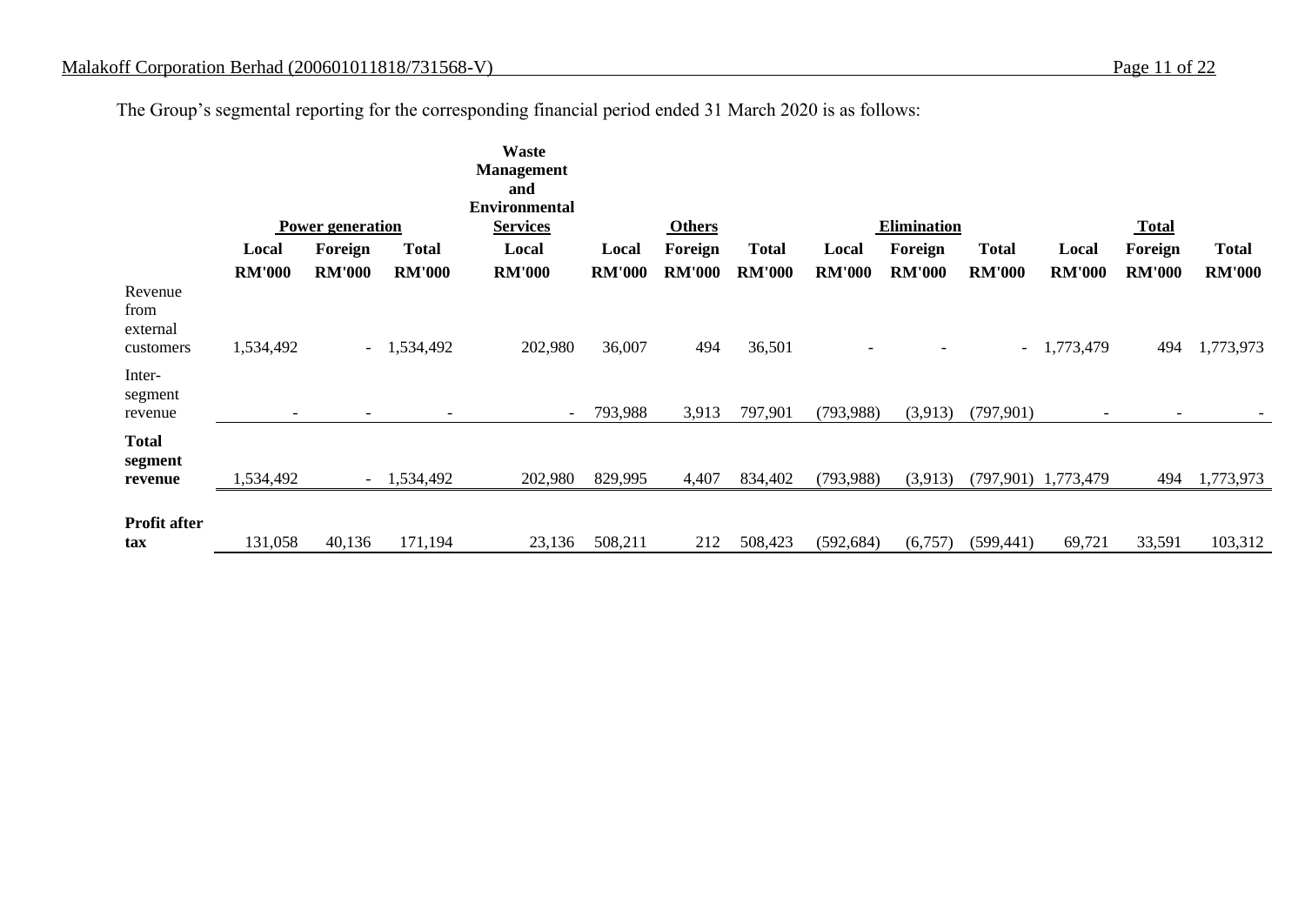# **9. Property, plant and equipment**

There was no valuation of property, plant and equipment during the current quarter ended 31 March 2021 except for the amounts carried forward pertaining to certain Group properties that had been revalued in the past.

## **10. Events subsequent to the end of current interim period**

There was no material event subsequent to the end of the current quarter ended 31 March 2021.

# **11. Changes in composition of the Group**

On 3 February 2021, the Company converted 21,515,218 units of Redeemable Convertible Cumulative Preference Shares in Zec Solar Sdn. Bhd. ("Zec Solar") into 21,515,218 ordinary shares at a conversion price of RM1.00 each ("Conversion"). Upon completion of the Conversion, the company holds 49.0% equity interest in Zec Solar. As such, the investment has been classified as an investment in joint venture.

## **12. Assets classified as held for sale**

On 11 December 2019, Port Dickson Power Berhad ("PDP"), a wholly-owned subsidiary of the Company, had entered into a Sale and Purchase Agreement ("SPA") with Pacific Energy Company Limited, Nigeria to dispose four (4) units of used gas turbines and generators, related auxiliaries and spare parts (collectively referred to as "power plant assets") for a cash consideration of USD19 million.

The expected completion date for the disposal of the power plant assets is delayed due to cross border travel restriction amid the Covid-19 situation. Based on the current development, the disposal of the power plant assets is currently expected to be completed by third quarter of 2021. Accordingly, these power plant assets are reclassified as current assets in accordance with MFRS 5, *Non-Current Assets Held for Sale* and *Discontinued Operations.*

## **13. Changes in contingent liabilities or contingent assets**

There was no change in contingent liabilities or contingent assets since the last audited financial statements for the financial year ended 31 December 2020 except for the following bank guarantees issued to third parties:

|                          | 31.3.2021<br>RM'mil | 31.12.2020<br>RM'mil |
|--------------------------|---------------------|----------------------|
| Company and subsidiaries | 320.6               | 323.6                |

These guarantees mainly consist of performance bonds and security deposits for projects.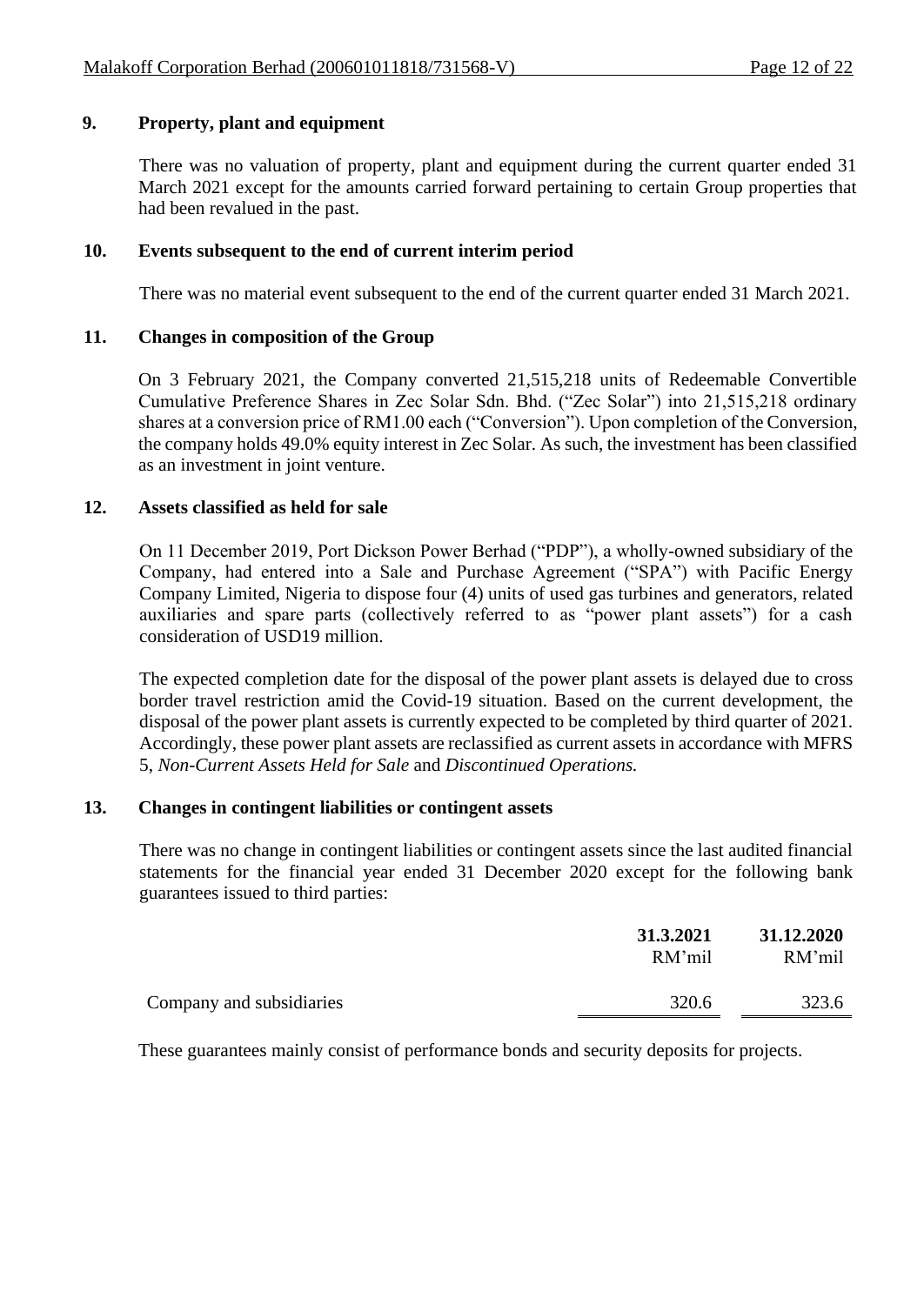# **14. Capital commitments**

 $15.$ 

Capital commitments of the Group not provided for in the interim financial report are as follows:

|                                   | 31.3.2021<br>RM'mil | 31.12.2020<br>RM'mil |
|-----------------------------------|---------------------|----------------------|
| Property, plant and equipment:    |                     |                      |
| Authorised and contracted for     | 83.4                | 72.4                 |
| Authorised but not contracted for | 796.9               | 813.4                |
|                                   | 880.3               | 885.8                |
| <b>Related party transactions</b> |                     |                      |
|                                   | 31.3.2021           | 31.3.2020            |
|                                   | RM'mil              | RM'mil               |
| Associated company:               |                     |                      |
| Interest income on unsecured      |                     |                      |
| subordinated loan notes           | 6.1                 | 6.1                  |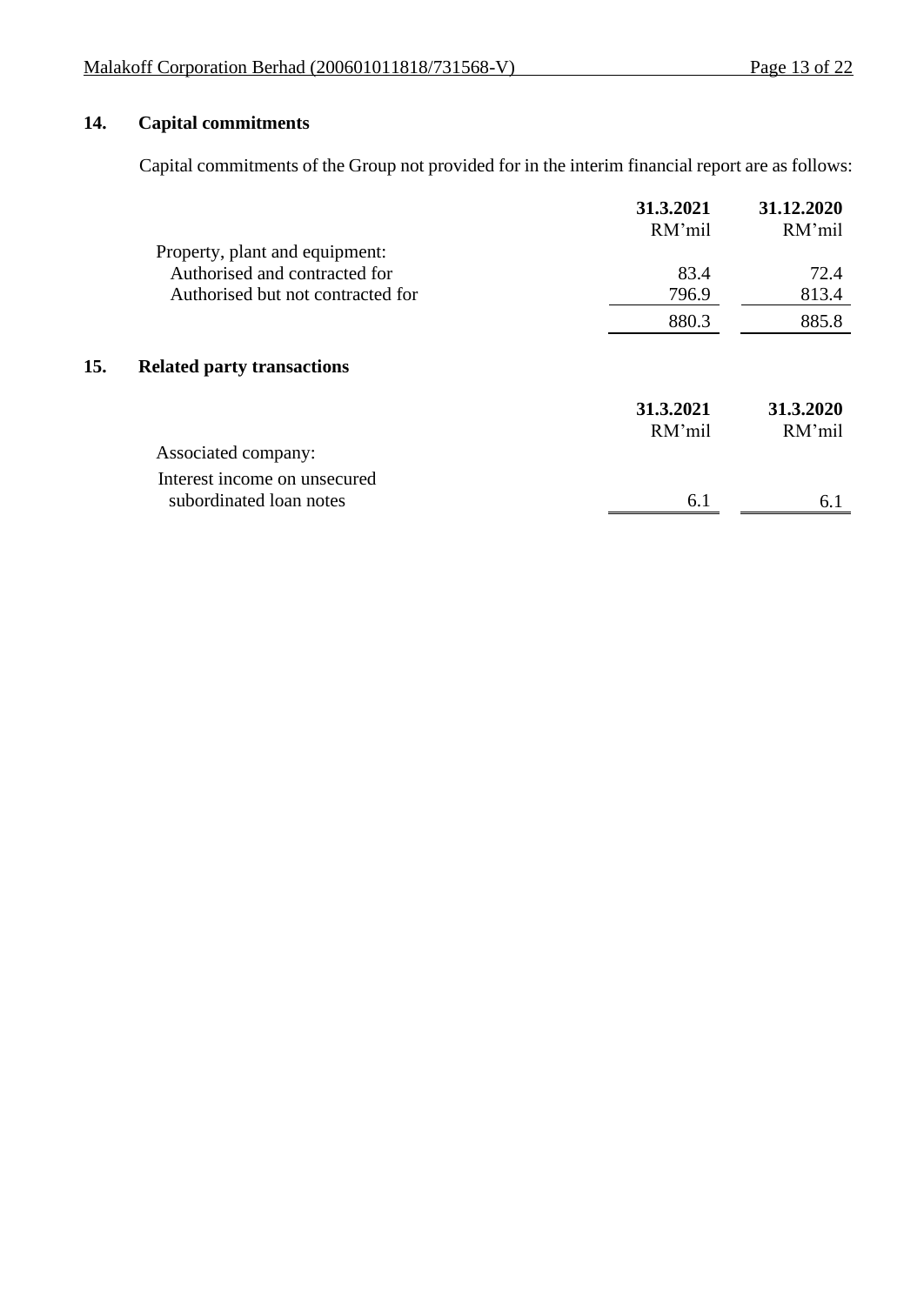## **Additional information required by the Bursa Securities Listing Requirements**

#### **16. Review of performance**

#### **Quarter 1, 2021 vs Quarter 1, 2020**

For the quarter ended 31 March 2021, the Group recorded RM1,351.2 million in revenue, a decrease of 23.8% from RM1,774.0 million reported in the corresponding quarter ended 31 March 2020, primarily due to lower energy payments recorded given the decline in applicable coal price ("ACP") at Tanjung Bin Power Sdn. Bhd. ("TBP") and Tanjung Bin Energy Sdn. Bhd. ("TBE") as well as decrease in despatch factor at Segari Energy Ventures Sdn. Bhd. ("SEV").

Correspondingly, the Group recorded lower profit before taxation of RM96.7 million, a decrease of 31.0% from RM140.2 million reported in the corresponding quarter ended 31 March 2020, primarily attributed to lower contributions from TBP and TBE coal plants given the decline in ACP, lower contribution from SEV gas plant following decrease in despatch factor, higher operation and maintenance costs as well as lower contributions from foreign investments in associates.

#### **17. Variation of results against immediate preceding quarter**

#### **Quarter 1, 2021 vs Quarter 4, 2020**

The Group recorded higher profit before taxation of RM96.7 million in current quarter compared with RM74.3 million in the immediate preceding quarter, primarily attributed to lower administrative and other operating expenses largely related to provision for advisory fees and lower start-up costs at gas plants in line with decrease in despatch factor. However, these were partially offset by higher operation and maintenance costs.

#### **18. Current prospects**

Malaysia's economy is projected to rebound to between 6.0% and 7.5% in 2021. However, the development is further determined by amongst others the course of the Covid-19 situation and vaccine rollout, sector-specific developments and the degree of improvement in labour market conditions (*source: BNM's Outlook and Policy in 2021).* The implementation of the Government's economic stimulus packages and growth in private consumption is expected to enhance business sentiment and drive demand for power as consumption increases.

As reported by the Energy Commission, Malaysia will require 6,077 MW of new capacity to meet demand growth by 2030. Net demand is expected to grow by 0.6% p.a. for 2021 – 2030 and 1.8% p.a. for 2031 – 2039 *(source: Report on Peninsular Malaysia Generation Development Plan 2020*). The positive outlook provides opportunity for Malakoff as a sustainable energy player to fulfil the nation's electricity supply requirements particularly in key growth areas such as Renewable Energy, Waste-to-Energy ("WTE"), new Operations & Maintenance ("O&M") businesses, potential repowering and new plant-up of conventional power plants.

The Group continues to operate as usual with strict adherence to the Standard Operating Procedure (SOP) under the Government's conditional movement control order in response to the COVID-19 situation. As such, the Group is able to maintain operational efficiency and reliability. The Group is also steadfast in its cost savings and operational optimisation programmes despite the current situation.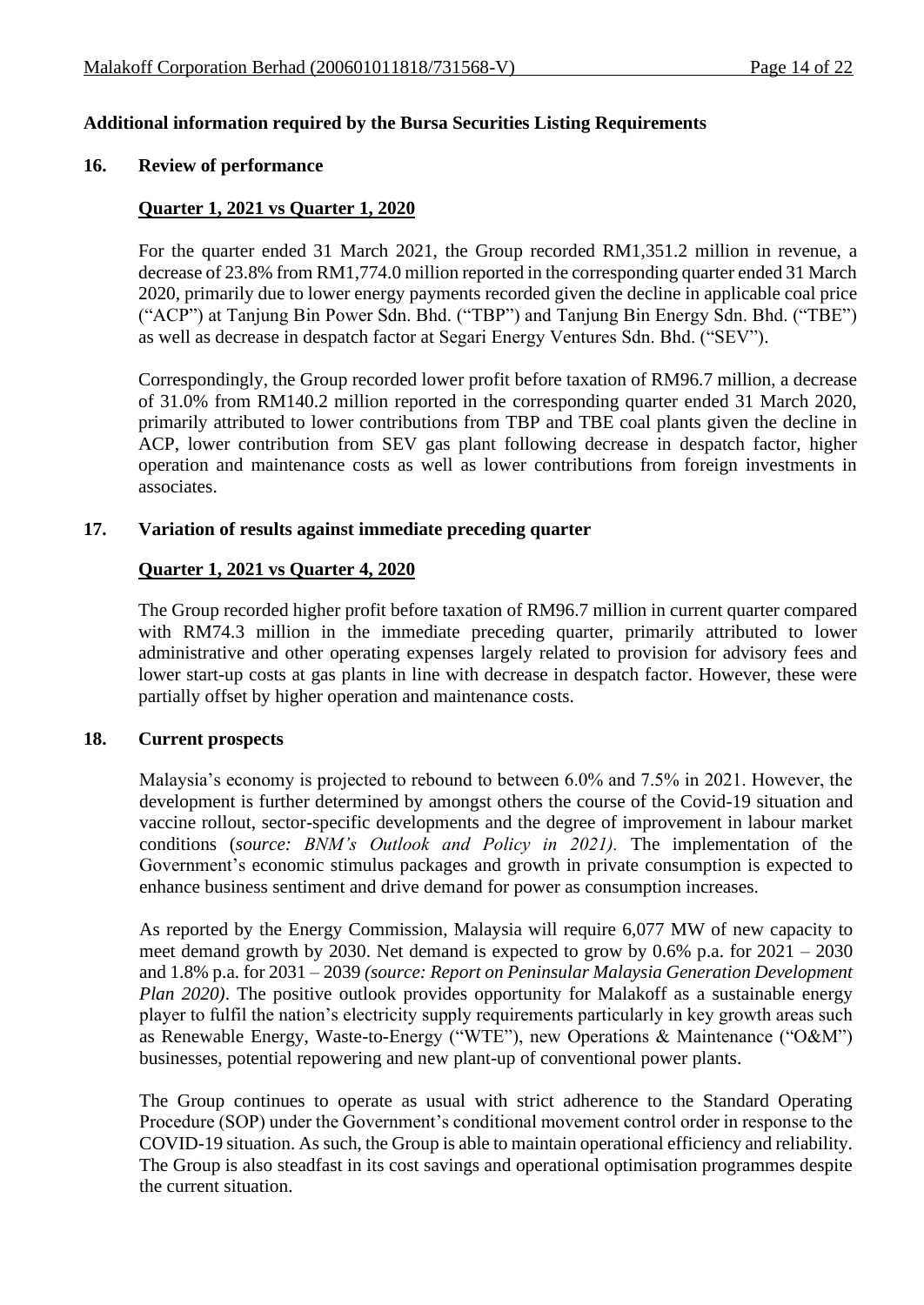Alam Flora, under the Group's Waste Management & Environmental Services sector continues to pursue opportunities along the value chain in the WTE, industrial hazardous waste, material recovery, recycling and e-waste. The Group has recently submitted a bid for a WTE plant in Johor with a capacity of 800 tonnes per day.

Based on the foregoing, the Group expects overall performance to remain satisfactory for the financial year ending 31 December 2021.

## **19. Profit before tax**

Profit before tax is stated after (crediting)/charging the following items:

|                       | 3 months<br>ended<br>31.3.2021<br>RM'mil | 3 months<br>ended<br>31.3.2020<br>RM'mil | <b>Cumulative</b><br>3 months<br>ended<br>31.3.2021<br>RM'mil | <b>Cumulative</b><br>3 months<br>ended<br>31.3.2020<br>RM'mil |
|-----------------------|------------------------------------------|------------------------------------------|---------------------------------------------------------------|---------------------------------------------------------------|
| Finance income        | (28.7)                                   | (49.1)                                   | (28.7)                                                        | (49.1)                                                        |
| Finance costs         | 171.2                                    | 190.4                                    | 171.2                                                         | 190.4                                                         |
| Depreciation          | 225.4                                    | 216.4                                    | 225.4                                                         | 216.4                                                         |
| Amortisation of       |                                          |                                          |                                                               |                                                               |
| intangibles assets    | 79.1                                     | 81.2                                     | 79.1                                                          | 81.2                                                          |
| Impairment loss on    |                                          |                                          |                                                               |                                                               |
| financial instruments | 6.1                                      | 7.0                                      | 6.1                                                           | 7.0                                                           |
| Net foreign           |                                          |                                          |                                                               |                                                               |
| exchange loss         | 0.1                                      | 0.1                                      | 0.1                                                           | 0.1                                                           |
|                       |                                          |                                          |                                                               |                                                               |

## **20. Profit forecast or profit guarantee**

The Group did not issue any profit forecast or profit guarantee for the current quarter.

## **21. Tax expense**

|                      | 3 months<br>ended<br>31.3.2021<br>RM'mil | 3 months<br>ended<br>31.3.2020<br>RM'mil | <b>Cumulative</b><br>3 months<br>ended<br>31.3.2021<br>RM'mil | <b>Cumulative</b><br>3 months<br>ended<br>31.3.2020<br>RM'mil |
|----------------------|------------------------------------------|------------------------------------------|---------------------------------------------------------------|---------------------------------------------------------------|
| Current tax expense  | 54.7                                     | 65.2                                     | 54.7                                                          | 65.2                                                          |
| Deferred tax expense | (31.9)                                   | (28.3)                                   | (31.9)                                                        | (28.3)                                                        |
| Total tax expense    | 22.8                                     | 36.9                                     | 22.8                                                          | 36.9                                                          |

The Group's effective tax rate for the current period is within the statutory income tax rate.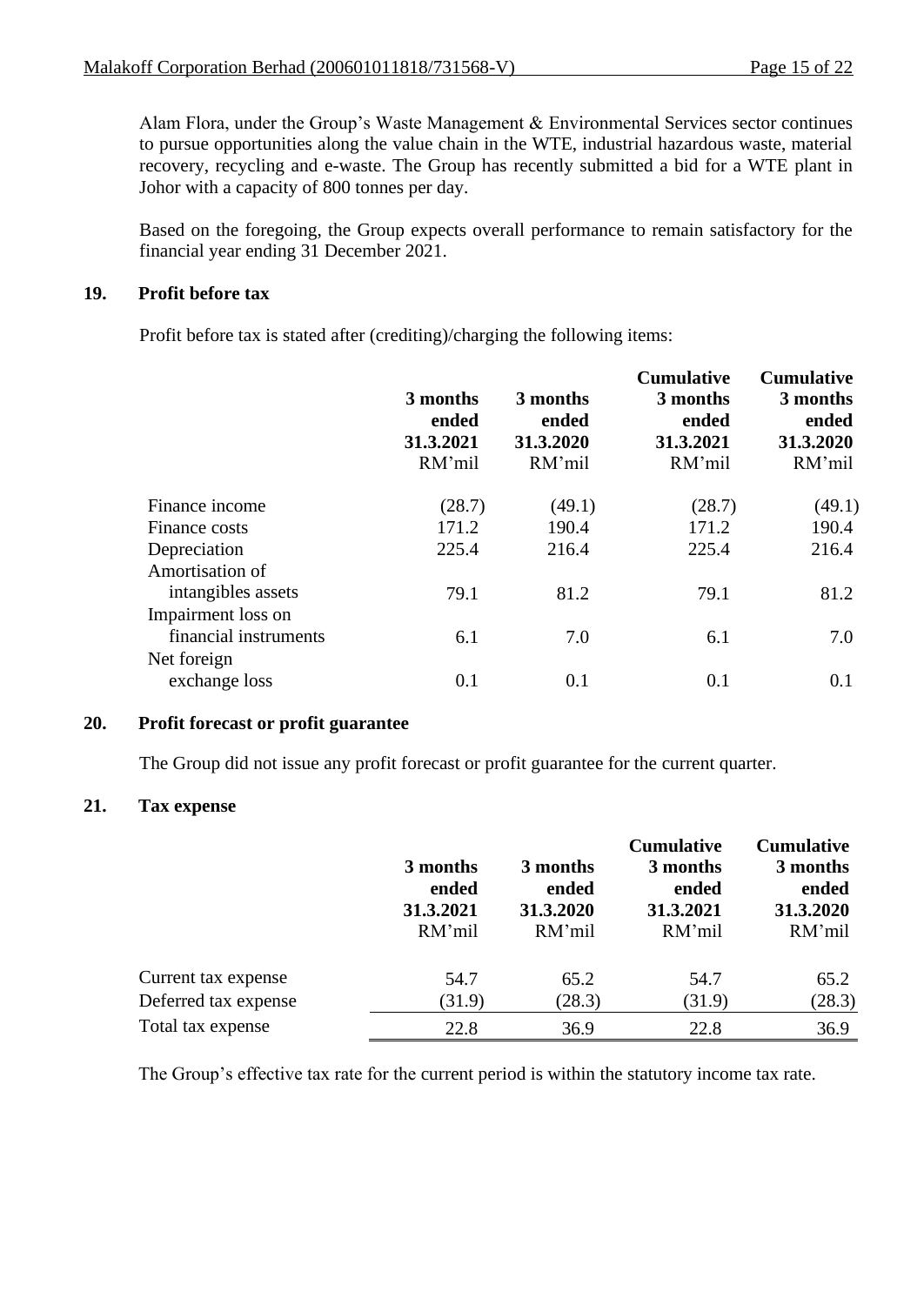#### **22. Borrowings**

|                                       | 31.3.2021<br>RM'mil | 31.12.2020<br>RM'mil |
|---------------------------------------|---------------------|----------------------|
| Current                               |                     |                      |
| Secured<br>$\overline{\phantom{a}}$   | 1,180.3             | 1,164.7              |
| Non-current                           |                     |                      |
| Secured<br>$\overline{\phantom{a}}$   | 9,611.8             | 9,687.4              |
| Unsecured<br>$\overline{\phantom{a}}$ | 30.0                | 30.0                 |
|                                       | 9,641.8             | 9,717.4              |
|                                       |                     |                      |
|                                       | 10,822.1            | 10,882.1             |

The breakdown of Group borrowings by currency is as follows:

| 31.3.2021<br>RM'mil | 31.12.2020<br>RM'mil |
|---------------------|----------------------|
|                     |                      |
| 10,523.6            | 10,592.9             |
| 298.5               | 289.2                |
| 10,822.1            | 10,882.1             |
|                     |                      |

#### **23. Changes in material litigation**

*i) Proceedings by the Public Prosecutor of Algeria against Almiyah Attilemcania SpA ("AAS")*

On 4 September 2014, AAS, a joint venture of the Group, was charged in the Court of Ghazouet ("Court") in the district of Tlemcen, Algeria, for an alleged breach of foreign exchange regulations concerning a sum of USD26.9 million. The Group holds an indirect effective interest of 35.7% in AAS via Tlemcen Desalination Investment Company SAS ("TDIC"), an indirect subsidiary of Malakoff International Limited.

In 2009, it was discovered that there was a considerable gap ("Invoice Gap") between the value of the equipment received as per the invoices declared to the Algerian Customs and the value of the milestone payments made by AAS to the supplier cum contractor ("Contractor"). AAS wrote to the Contractor seeking clarifications as the Contractor was responsible for resolving tax and customs issues. However, as the Invoice Gap was not resolved by the Contractor, the Algerian Customs initiated investigations and thereafter filed a charge against AAS for repression of foreign exchange regulations.

The Court had on 24 December 2014 convicted AAS and had subsequently imposed a penalty of DZD3,929,038,151 (approximately RM148.3 million at the exchange rate of RM1: DZD26.5) ("Penalty"). The Group's liability arising from the Penalty, in proportion to the Group's 35.7% effective interest in AAS via TDIC, which may impact the profit of the Group, amounts to DZD1,402,666,620 (approximately RM52.9 million).

AAS filed an appeal and the Court of Appeal decided on 2 March 2016 to uphold the decision and the Penalty imposed by the Court. AAS had been advised by its attorney in Algeria that notwithstanding the said decision, the Penalty would not be enforced until the exhaustion of all rights to appeal by AAS in respect of the proceedings.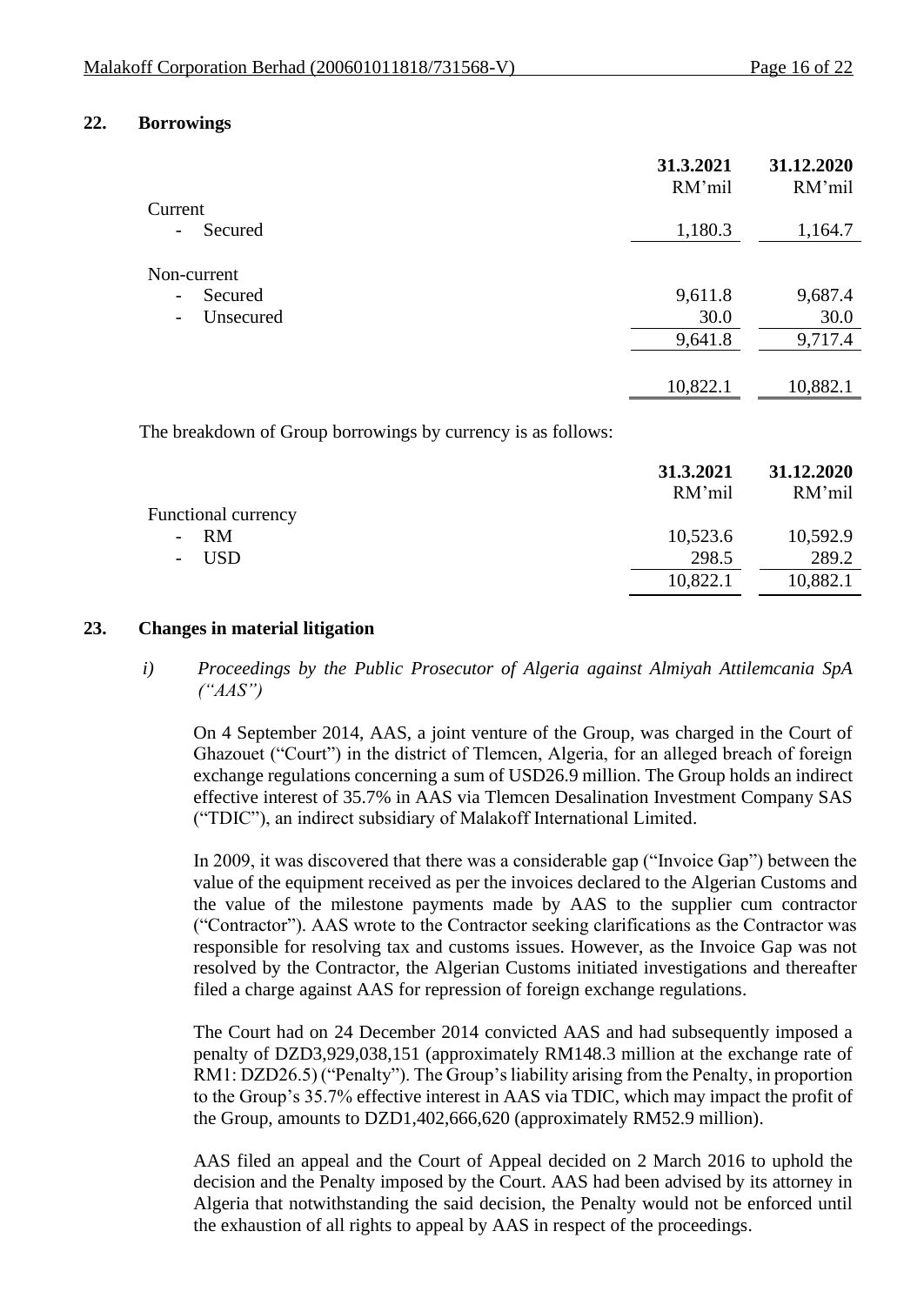On 25 December 2016, AAS filed an appeal at the Supreme Court of Algeria. AAS is currently awaiting the outcome of the said appeal.

In 2016, the Group's carrying amount of investment in AAS had been fully provided in respect of the foregoing.

*ii) International Chamber of Commerce International Court of Arbitration ("ICC") Arbitration No. 24250/DDA between Algerian Energy Company SPA ("AEC" or "Claimant") and (1) Tlemcen Desalination Investment Company SAS ("TDIC"), (2) Hyflux Limited ("Hyflux") and (3) Malakoff Corporation Berhad ("MCB") in relation to the Souk Tleta Seawater Desalination Plant in the District of Tlemcen, Algeria ("Plant")*

On 19 March 2019, AEC filed a request for Arbitration ("Request") at ICC, Paris, against TDIC, Hyflux and MCB (collectively referred to as "Respondents") in relation to the Water Purchase Agreement dated 9 December 2007 ("WPA"), Framework Agreement of December 2007 ("FA"), Joint Venture Agreement dated 28 March 2007 ("JVA") and Dispute Resolution Protocol dated 9 December 2007 ("DRP") (collectively referred to as "Contract Documents").

In the Request, the Claimant has alleged, amongst others, that the Respondents:

- a) Are liable for breaches of contract and negligence in the design, operation and maintenance of the Plant; and
- b) Wrongly objected to the termination of the WPA, transfer of AAS shares to AEC and conduct of a technical audit of the Plant under the FA.

In this regard, the reliefs sought by the Claimant from the arbitral tribunal include, inter alia:

- a) A declaration that the Respondents have breached their contractual obligations under the Contract Documents;
- b) An order that the WPA was validly terminated for events of default;
- c) An order for TDIC to transfer its shares in AAS to AEC at the price of 1 Algerian Dinar;
- d) An order for the Respondents to indemnify AEC for damages incurred as a result of their breaches, estimated on an interim basis at 80 Million Euro;
- e) An order for the Respondents to pay all costs of the Plant rehabilitation to be completed by a third party to be selected by AEC; and
- f) An order for the Respondents to guarantee the payment or reimburse the fine of 3,929 million Algerian Dinar (imposed on AAS by the Algerian courts for the Invoice Gap, which is currently pending outcome of AAS' appeal to the Algerian Supreme Court).

The Respondents filed their respective answers to the Request at the ICC in May 2019. On 17 January 2020, the Respondents filed their respective submissions on jurisdictional objections against AEC's claims. The Claimant filed its reply on 28 February 2020 and the Respondents submitted their reply on 15 April 2020.

On 15 June 2020, the arbitral tribunal conducted a virtual hearing of the Respondents' jurisdictional objections.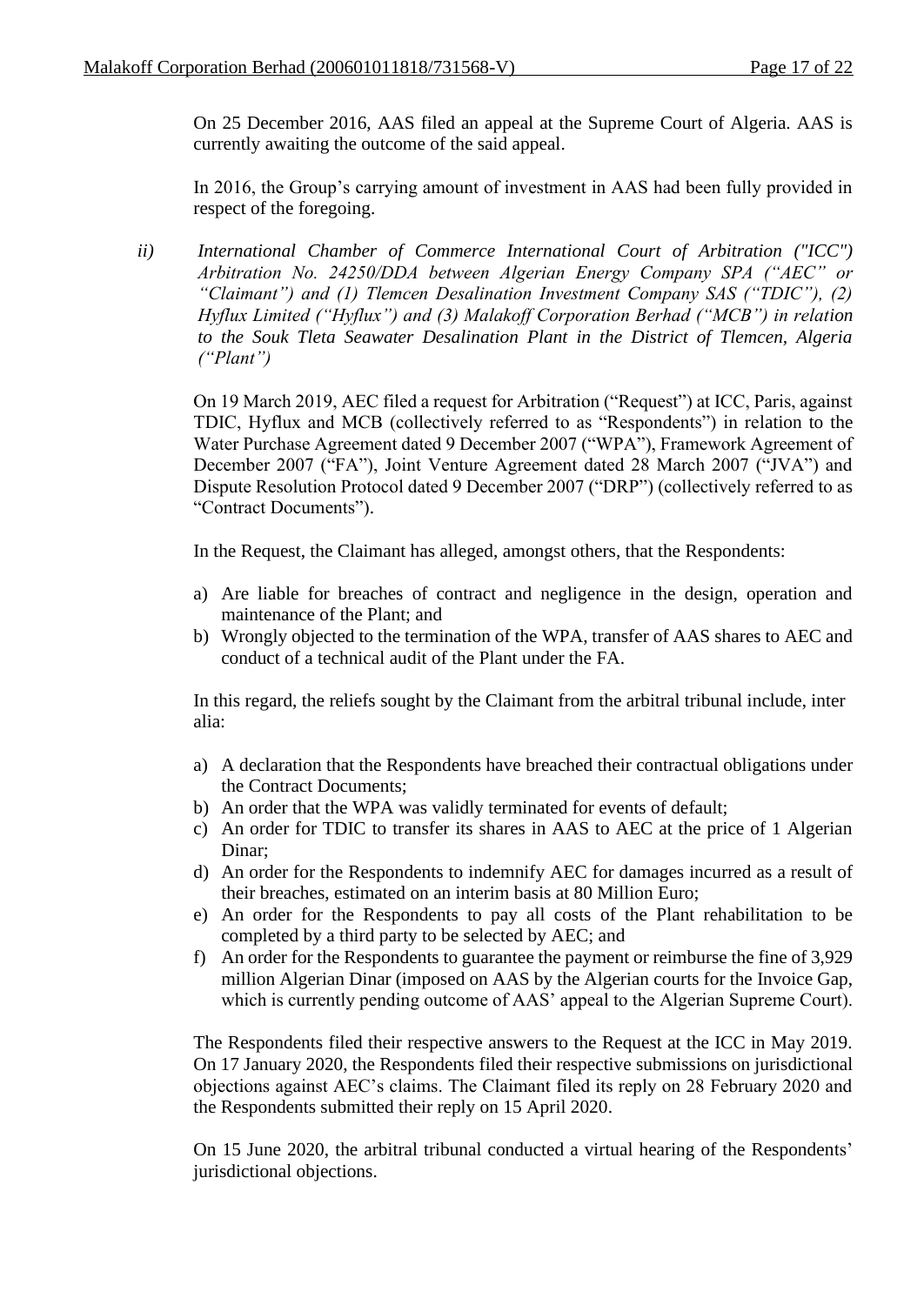On 13 January 2021, the arbitral tribunal rendered a partial award on objections to jurisdiction and admissibility ("Partial Award on Jurisdictional Objections"), stating that it has jurisdiction to review and decide on AEC's claims under the JVA and FA, and that it reserves its decision regarding the issues under the WPA. Accordingly, the ICC arbitration will progress to the next phase where the merits of the claims and defences will be heard and deliberated.

On 25 February 2021, the arbitral tribunal invited the parties to provide updates on the procedural timetable for the rest of the arbitral proceedings.

On 19 March 2021, the parties agreed, in principle, on the provisional procedural timetable for the arbitration and submitted the said timetable to the arbitral tribunal for review and approval.

In the meantime, on 9 April 2021, MCB and TDIC filed an application at the Court of Appeal of Paris for the annulment of the ICC Partial Award on Jurisdictional Objections.

*iii) Singapore International Arbitration Centre Arbitration No. 278 of 2018 between Prai Power Sdn. Bhd. ("Claimant"), a wholly-owned subsidiary of MCB, and (1) GE Energy Parts, Inc, (2) GE Power Systems (Malaysia) Sdn. Bhd. (3) General Electric International, Inc, and (4) General Electric Company (collectively "Respondents"), where Malakoff Corporation Berhad ("MCB") and Malakoff Power Berhad ("MPB") have been joined as third parties to the arbitration*

MCB was notified on 9 January 2020 that GE Energy Parts, Inc ("1st Respondent"), GE Power Systems (Malaysia) Sdn. Bhd. ("2nd Respondent"), General Electric International, Inc ("3rd Respondent"), and General Electric Company ("4th Respondent") had filed an application ("Joinder Application") to join MCB and MPB as parties to the Respondents' Counterclaim in the arbitration initiated by Allianz General Insurance Company (Malaysia) Berhad ("AGI") on 24 September 2018 as a subrogated action in the name of the Claimant in relation to an incident on or around 18 July 2015 ("2015 Incident") which resulted in damage to a gas turbine at the Claimant's 350MW Combined Cycle Gas Turbine Power Plant situated in Prai, Penang ("Prai Power Plant").

The Claimant alleged, among others, that the Respondents had failed to exercise reasonable care and skill to properly design, manufacture, supply and install a GE 109FA single shaft gas turbine at the Prai Power Plant and therefore claimed for, among others, loss and damage in the sum of RM72,094,050 from the Respondents.

On 22 April 2019, the Respondents filed a Counterclaim against the Claimant, seeking damages for breach of the Settlement and Release Agreement between the Respondents, Claimant, MCB and MPB which was entered into on 12 December 2012 ("SRA") for resolution of disputes in relation to two incidents at the Prai Power Plant which occurred in 2006 and 2009 and the agreement between the Claimant and the 1st and 2nd Respondents which was entered into on 19 December 2000 ("Agreement by the Claimant") in relation to the Long Term Service Agreement between MPB and the 1st and 2nd Respondents dated 19 December 2000 ("LTSA").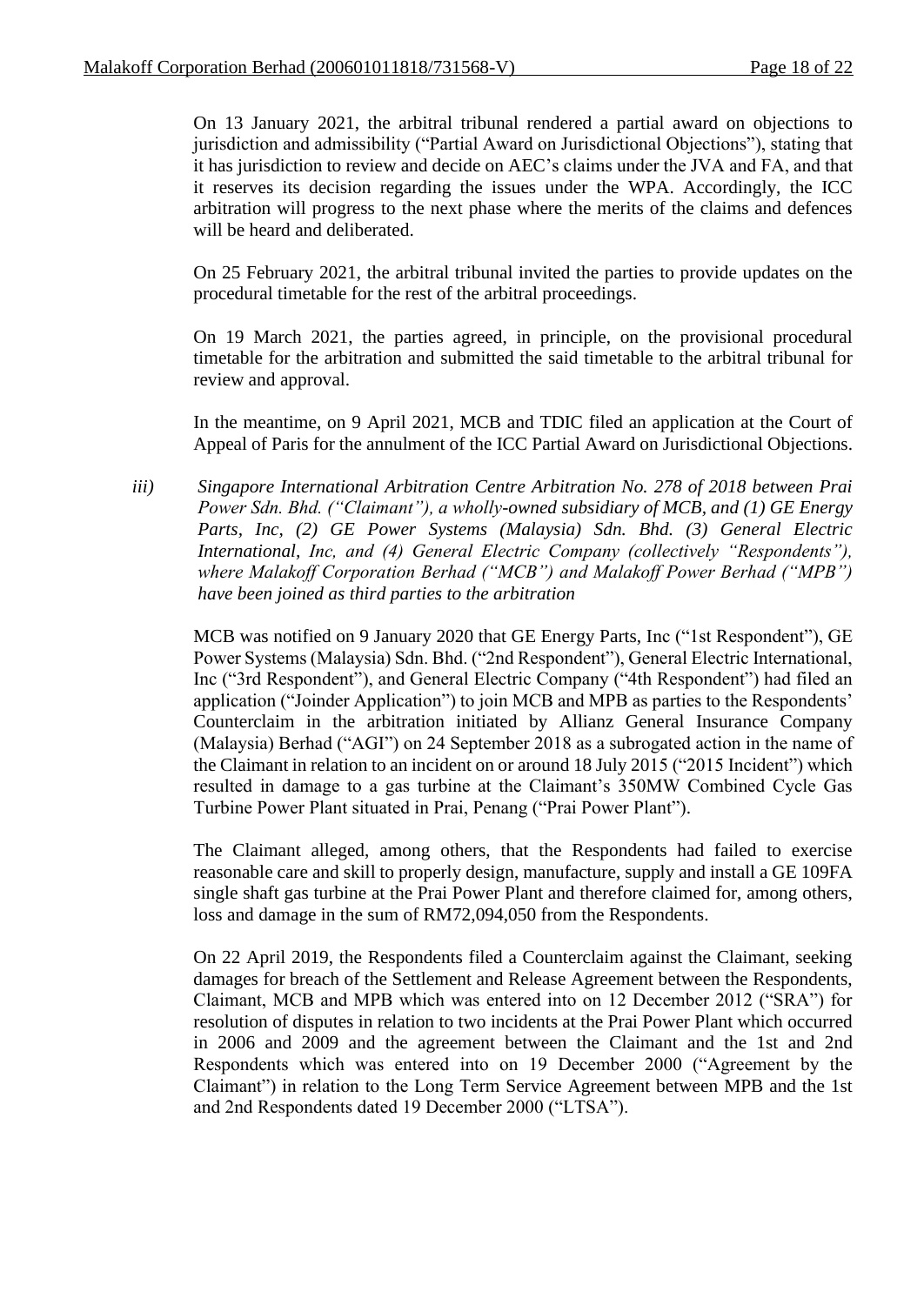In the Joinder Application, the Respondents alleged that:

- a) The commencement of the arbitration constitutes a breach of the SRA;
- b) Under the SRA, MCB and MPB are liable to indemnify the Respondents against the arbitration;
- c) Under the LTSA, MPB is liable to indemnify the Respondents against the arbitration;
- d) MPB has breached its insurance obligations under the LTSA; and
- e) If the Respondents are found liable for the 2015 Incident, MPB is liable for contributory negligence as the operator of Prai Power Plant.

Following MCB's and MPB's submission against the Joinder Application, the Respondents had on 2 October 2019 withdrawn the Joinder Application with liberty to file afresh and commenced the amicable dispute resolution process under the SRA and LTSA with MCB and MPB.

The representatives of GE and MCB and MPB had a without prejudice meeting on 25 October 2019 whereby the parties agreed to refer the dispute to the parties' higher management for further negotiation. After GE, MCB and MPB conducted and completed the dispute resolution process under the SRA and LTSA without any successful resolution of the dispute, GE refiled the application to join MCB and MPB as parties to GE's Counterclaim.

On 20 June 2020, the arbitral tribunal decided in its discretion to grant the Joinder Application to join MCB and MPB as parties to the arbitration ("Third-Party Claim"). The arbitral tribunal did not find it necessary to decide on the merits of the claims at this juncture, which will instead be decided at the merits hearing of the SIAC Arbitration.

Subsequent to the above, the Respondents filed their Statement of Claim in the Third-Party Claim dated 7 September 2020 against MCB and MPB alleging:

- a) Breach of the SRA by both MCB and MPB, in that the Claimant's claim is extinguished by the SRA;
- b) That MCB and MPB are required to indemnify the Respondents against the Claimant's claim under the SRA and LTSA;
- c) Breach of insurance obligations by MPB under the LTSA, in allegedly failing to procure the required waiver of subrogation; and
- d) That MPB ought to be held liable for the 2015 Incident, in full or by way of contributory negligence, as the operator of the plant.

On 26 October 2020, MCB and MPB submitted their Statement of Defence in the Third-Party Claim, pleading inter alia the following defences:

- a) MCB's and MPB's obligation to indemnify under the SRA does not arise because the 2015 Incident is fundamentally different from the 2006 and 2009 Incidents. Further, any finding by the arbitral tribunal that the Claimant's claim is a breach of the SRA will result in the dismissal of the Claimant's claim, and thus there will be no indemnifiable loss incurred by the Respondents;
- b) MPB has no obligation to indemnify the 3rd and 4th Respondents under the LTSA as they are not parties to the LTSA. Further, the Claimant's claim, being a claim for negligence in inter alia design, does not arise out of the LTSA;
- c) MPB did not breach its insurance obligations under the LTSA, as MPB procured insurance which complied with the requirements of the LTSA; and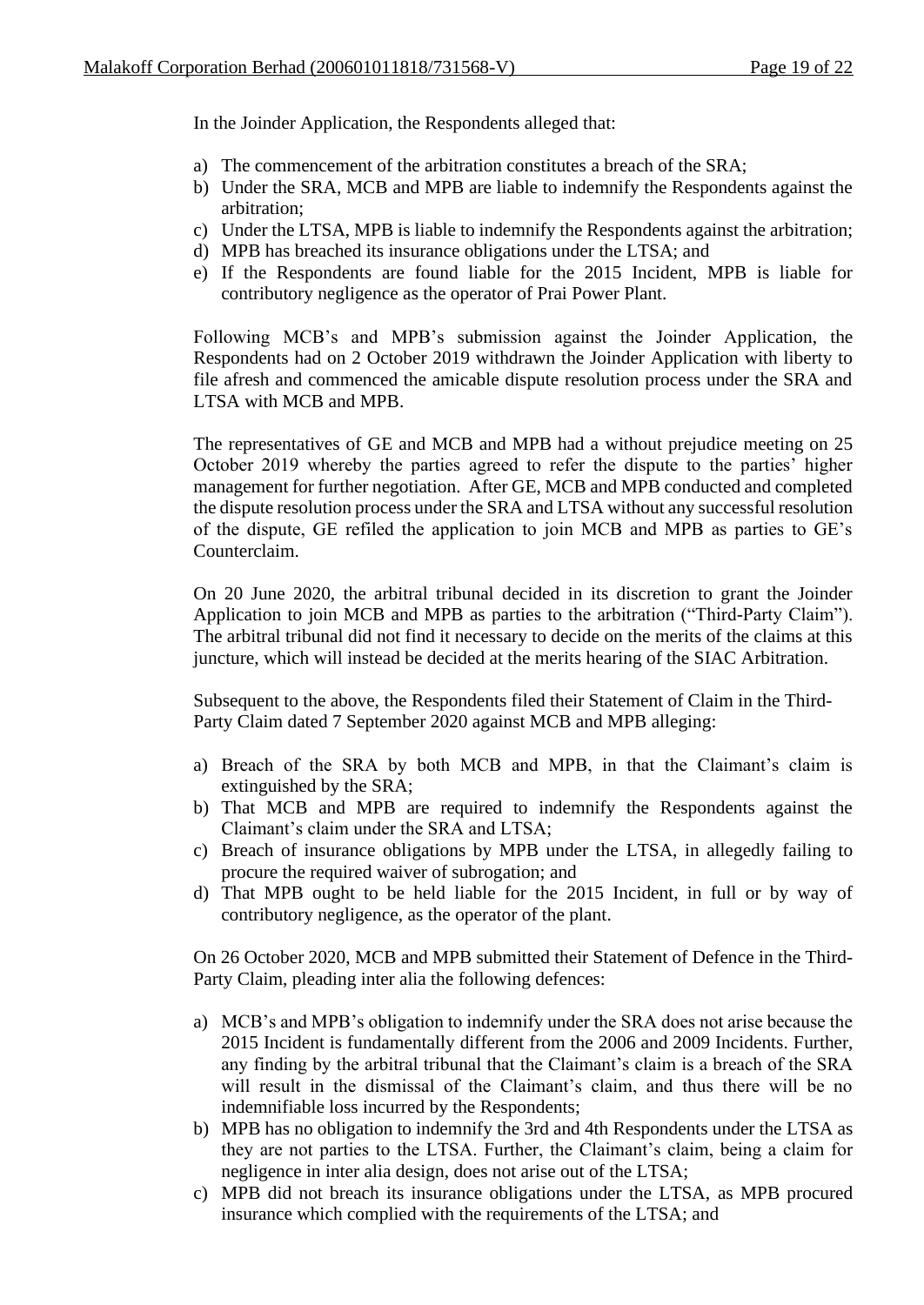d) MPB is not liable for contributory negligence in operating the Prai Power Plant, as MPB had fulfilled its operations and maintenance obligations.

On 30 November 2020, the Respondents submitted their Statement of Reply in the Third-Party Claim.

On 15 February 2021, parties to the Third-Party Claim exchanged lists of the documents on which each party intends to rely on in the arbitration.

On 15 March 2021, as part of the discovery process in the Third-Party Claim, parties to the Third-Party Claim exchanged their respective requests for the other party to disclose any additional documents or categories of documents which are relevant and material to the outcome of the Third-Party Claim. The arbitral tribunal will decide on the parties' respective document requests on 24 May 2021.

*iv) Asian International Arbitration Centre ("AIAC") Arbitration No. ADM-831-2020 between Tanjung Bin Energy Sdn. Bhd. ("Claimant") and Consortium HSL-TGE-GASB ("Respondent" or "Contractor"), comprising HSL Constructor Pte Ltd, HSL Constructor Sdn. Bhd., Tecgates Engineering (M) Sdn. Bhd. and Gema Antara Sdn. Bhd.*

Tanjung Bin Energy Sdn. Bhd. ("TBE"), a wholly-owned subsidiary of the Company, had on 12 March 2020, commenced arbitration against Consortium HSL-TGE-GASB ("Respondents" or "Contractor"), an unincorporated joint venture comprising (a) HSL Constructor Pte Ltd; (b) HSL Constructor Sdn. Bhd.; (c) Tecgates Engineering (M) Sdn. Bhd.; and (d) Gema Antara Sdn. Bhd. in relation to disputes arising from the Engineering, Procurement, Construction and Commissioning Contract dated 9 June 2017 ("EPCC Contract") for the New Coal Unloading Jetty and Associated Bulk Material Handling System at 1x1000MW Coal Fired Power Plant at Tanjung Bin, Johor.

TBE had identified multiple breaches by the Contractor of its contractual duties under the EPCC Contract, including inter alia the following:

- a) The Contractor failed to complete all work which is stated in the EPCC Contract as required for the work to be considered as completed for the purposes of taking over under the EPCC Contract by 6 March 2019, the stipulated Time for Completion. Accordingly, the Contractor is obligated to pay to TBE the sum of RM36,335,779, being the delay damages ("Delay Damages") under the EPCC Contract; and
- b) The Contractor failed to deliver to TBE a warranty bond of RM12,111,926, being 5% of the contract price, in accordance with the requirements under the EPCC Contract, following the issuance of the Taking Over Certificate dated 25 July 2019 by TBE ("Warranty Bond").

TBE therefore seeks the following reliefs and remedies against the Contractor in the arbitration:

- a) A declaration that TBE is entitled to the full payment of RM36,335,779 as Delay Damages;
- b) An order that the Contractor pay the sum of RM7,900,568 (being Delay Damages of RM36,335,779 less remaining milestone claims of RM28,435,211);
- c) An order that the Contractor forthwith deliver the Warranty Bond;
- d) In the alternative for c) above, an order that the Contractor pay the amount required to be guaranteed by the Warranty Bond, i.e. RM12,111,926;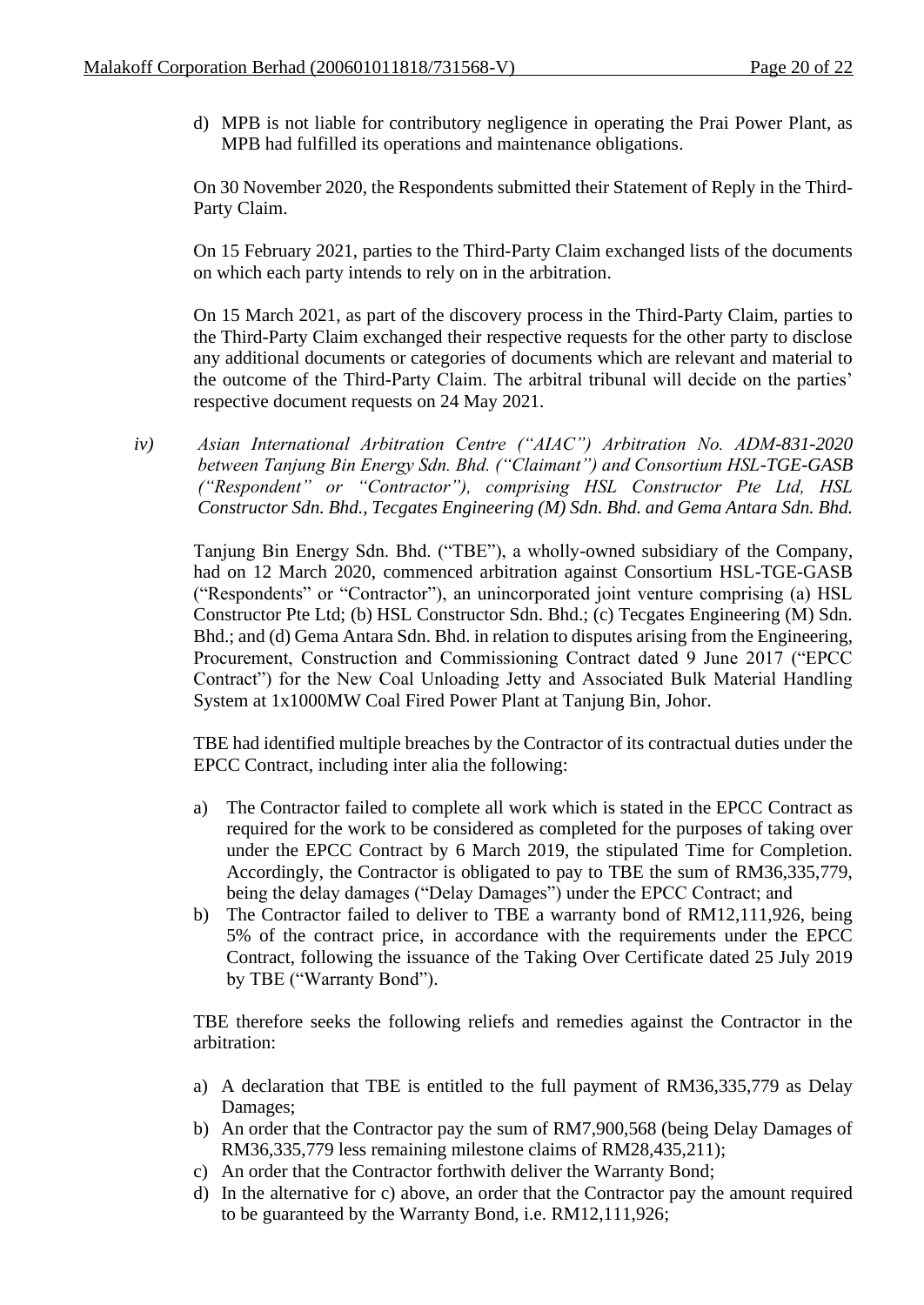- e) Costs; and
- f) Such further or other relief(s) as the arbitral tribunal deems fit.

The Contractor submitted its Response to Notice of Arbitration on 10 April 2020, denying TBE's claims and counterclaiming the milestone payments of RM28,435,211.

On 9 December 2020, AIAC issued its confirmation of the registration of the commencement of the arbitration.

On 21 April 2021, the parties' solicitors have jointly confirmed to the AIAC the identities of TBE's party-nominated arbitrator, the Contractor's party-nominated arbitrator and the presiding arbitrator whose appointment was agreed by all parties. As required by the AIAC Arbitration Rules 2018, these nominations remain subject to the confirmation of the Director of the AIAC.

## **24. Dividend Payable**

No interim dividend has been recommended by the Directors for the quarter ended 31 March 2021 (31 March 2020: Nil).

On 19 February 2021, the Board of Directors has approved and declared a final dividend of 2.30 sen per ordinary share in respect of the financial year ended 31 December 2020. The final dividend will be paid on 18 June 2021 to shareholders registered in the record of depositors at the close of business on 21 May 2021.

## **25. Earnings per ordinary share**

|                                                                            | 3 months<br>ended<br>31.3.2021 | 3 months<br>ended<br>31.3.2020 | <b>Cumulative</b><br>3 months<br>ended<br>31.3.2021 | <b>Cumulative</b><br>3 months<br>ended<br>31.3.2020 |
|----------------------------------------------------------------------------|--------------------------------|--------------------------------|-----------------------------------------------------|-----------------------------------------------------|
| Basic/Diluted Earnings per Ordinary Share                                  |                                |                                |                                                     |                                                     |
| Profit for the period<br>attributable to owners of the<br>Company (RM mil) | 60.4                           | 89.2                           | 60.4                                                | 89.2                                                |
| Weighted average number<br>of ordinary shares (mil)                        | 4,887.0                        | 4,887.0                        | 4,887.0                                             | 4,887.0                                             |
| Basic/diluted earnings per<br>ordinary share (sen)                         | 1.24                           | 1.82                           | 1.24                                                | 1.82                                                |